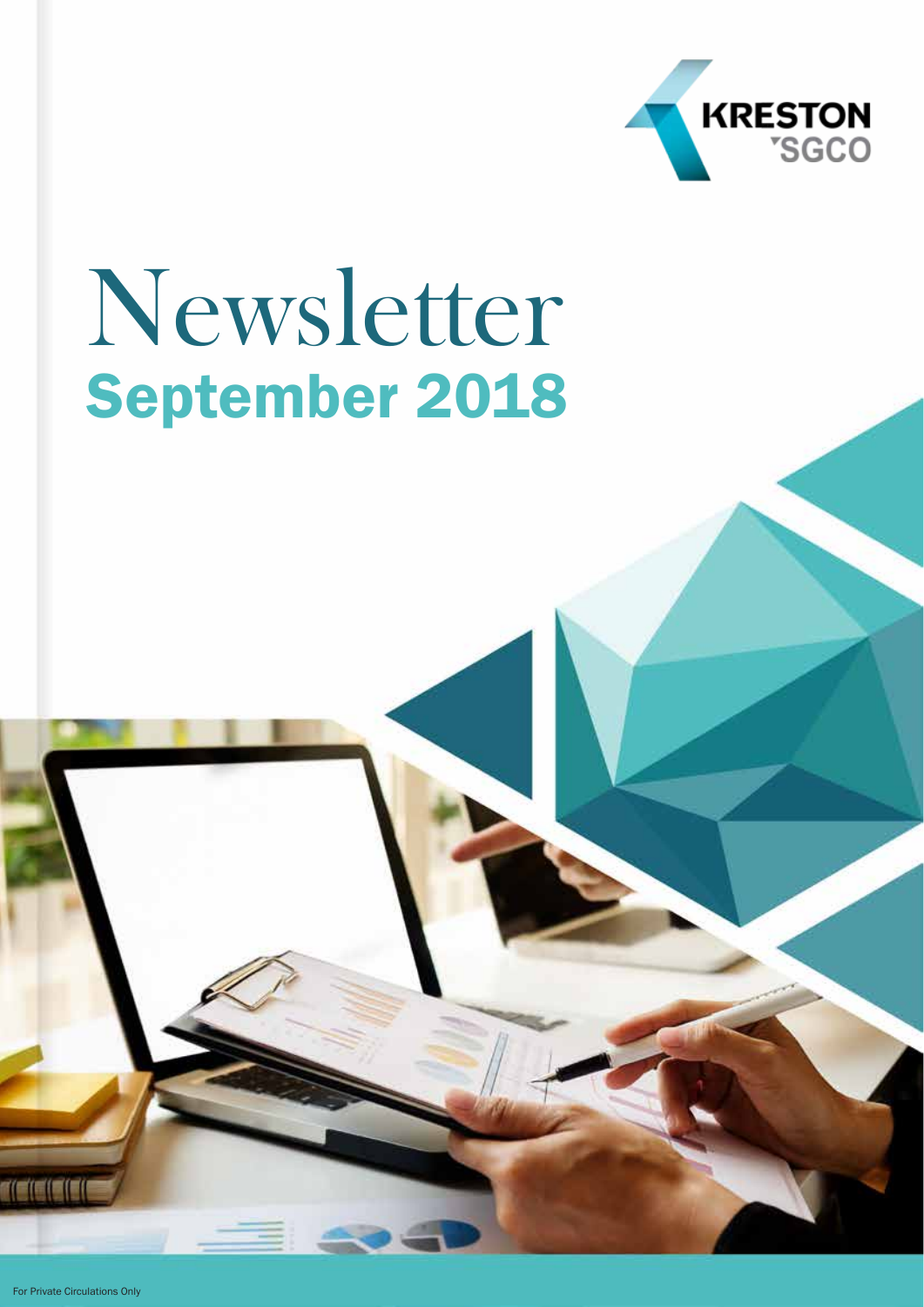

## **CONTENT**

## **1. DIRECT TAXES**

| - Case laws                                                           |  |
|-----------------------------------------------------------------------|--|
| - Case laws                                                           |  |
| 2. IDTX                                                               |  |
| - GST<br>- Customs<br>- Maharastra State Tax-PTEC<br>- Advance Ruling |  |
| 3. SEBI, MCA & RBI/FEMA                                               |  |
|                                                                       |  |
| 4. Due Dates                                                          |  |
|                                                                       |  |
| <b>5. CONTACT</b>                                                     |  |
|                                                                       |  |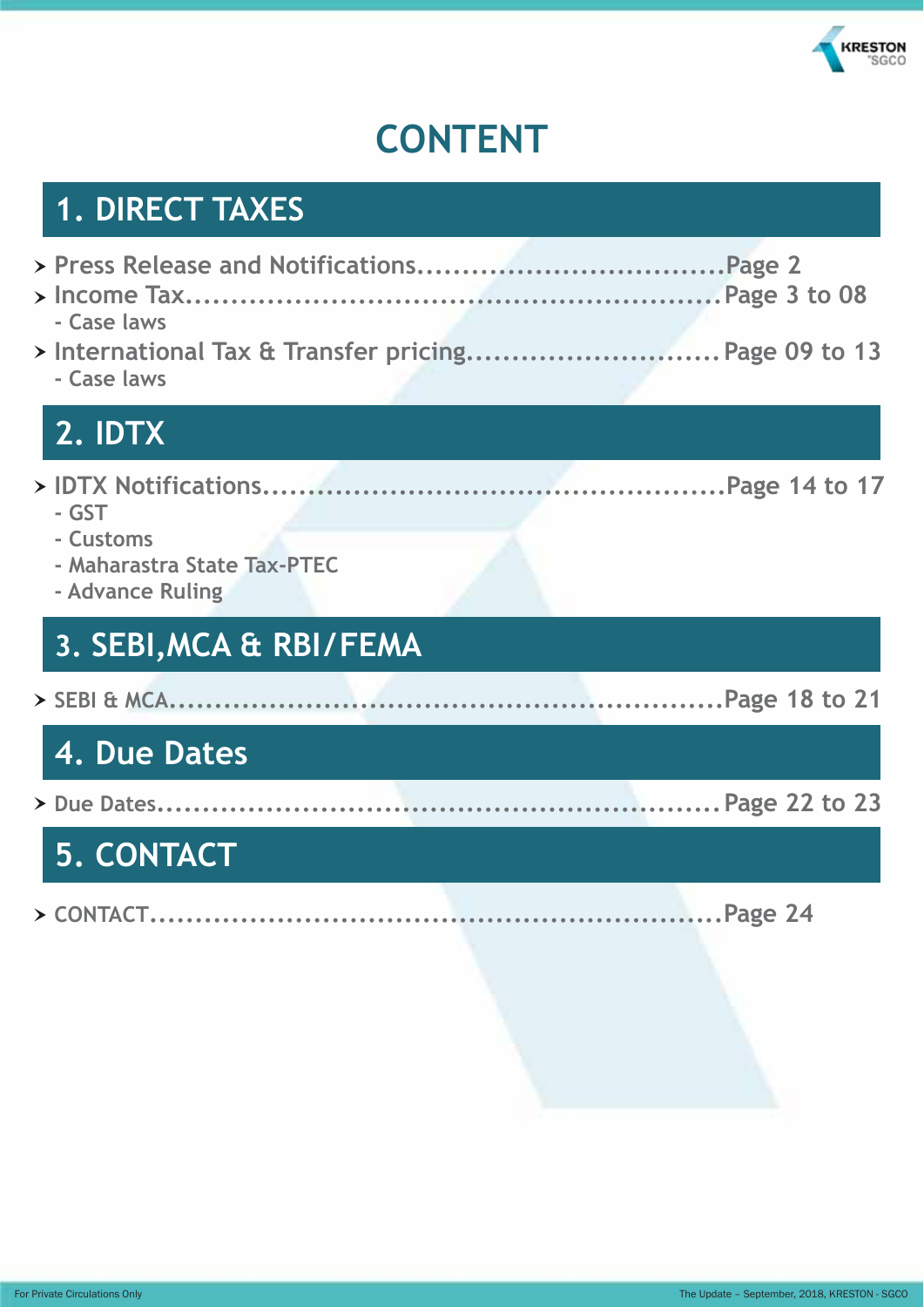



## **DIRECT TAXES**

For Private Circulations Only **1** The Update – September, 2018, KRESTON - SGCO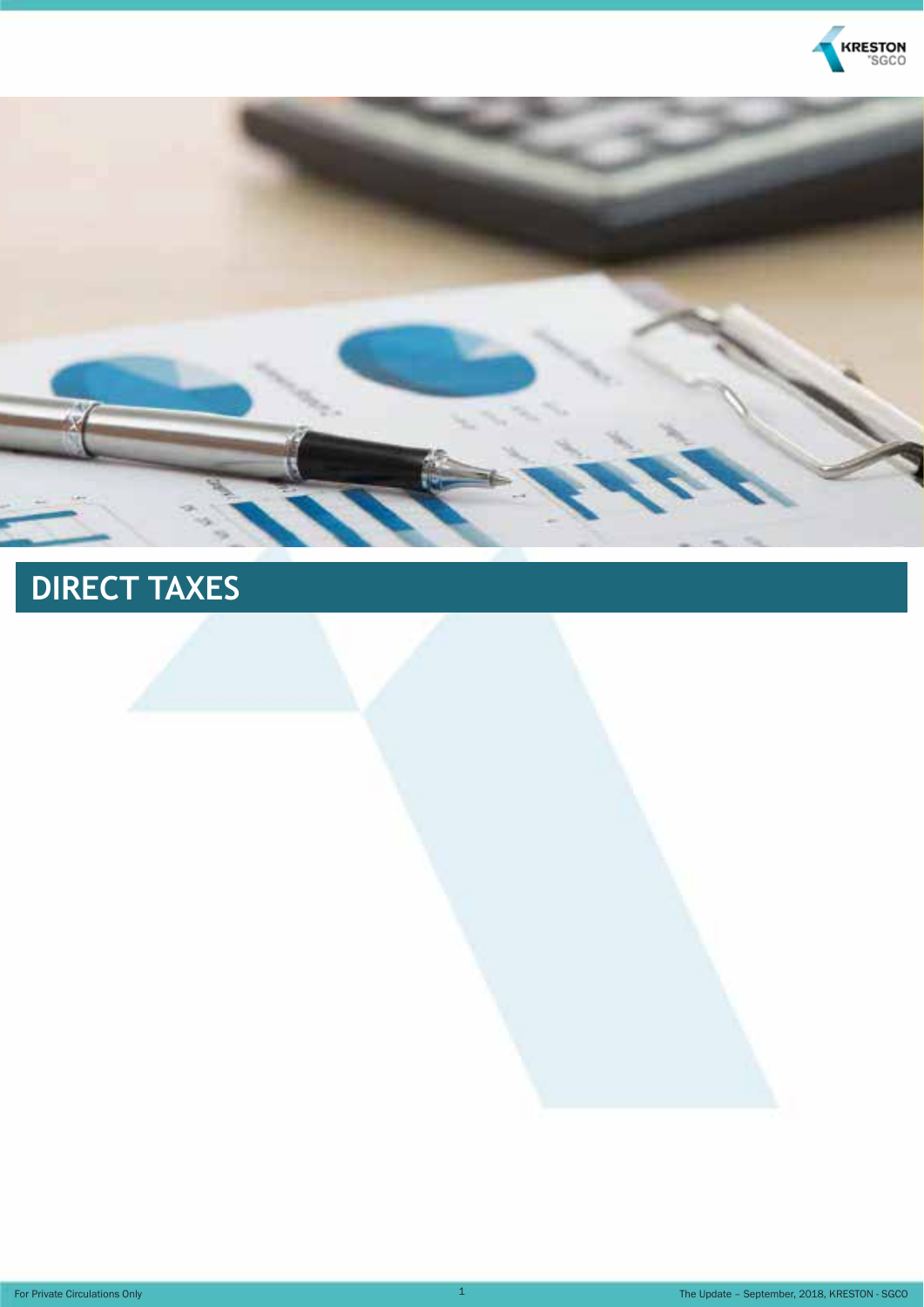

#### **Press Release and notifications**

#### **Extension of date for filing of Income Tax Returns and Audit Reports to 31st October 2018**

CBDT has further extended the due date for filing of income tax returns as well as all reports of audit (which were required to be filed by the said specified date) from 30th September to 31st October 2018. However, the Liability to pay interest u/s 234A will remain

#### **CBDT Notifies Rule 11UAB: Determination of fair market value for inventory and amends Rule 11U related to meaning of expressions used in determination of FMV**

- Applicable from AY 2019-20 onwards
- Rule  $11U(b)(ii)$ : balance-sheet", in relation to any company, means: (ii) in any other case,—
	- ▶ Indian company Balance-sheet of such company (including the notes annexed thereto and forming part of the accounts) as drawn up on the valuation date which has been audited by the auditor of the company appointed under the laws relating to companies in force; and
	- $\triangleright$  A company, not being an Indian company:- the balance-sheet of the company (including the notes annexed thereto and forming part of the accounts) as drawn up on the valuation date which has been audited by the auditor of the company, if any, appointed under the laws in force of the country in which the company is registered or incorporated
- Rule 11UAB: -For the purpose of section 28(via) (Determination of FMV of Inventory on the date on which it is converted to Capital Asset):-

| Nature of Inventory                                                                                                                                | Value                                                                                                                                                                                                                                                                                                   |
|----------------------------------------------------------------------------------------------------------------------------------------------------|---------------------------------------------------------------------------------------------------------------------------------------------------------------------------------------------------------------------------------------------------------------------------------------------------------|
| Immovable property, being land or<br>building or both                                                                                              | Value<br>adopted/<br>assessed/<br>assessable by any authority of the<br>Central Government or a State<br>Government for the purpose of<br>payment of stamp duty in respect<br>of such immovable property on the<br>date on which the inventory is<br>converted into, or treated, as a<br>capital asset; |
| Jewellery, archaeological<br>collections, drawings, paintings,<br>sculptures, any work of art,<br>shares or securities referred to in<br>rule 11UA | Value determined in the manner<br>provided in sub-rule (1) of rule<br>11UA and for this purpose the<br>reference to the valuation date in<br>the rule 11U and rule 11UA shall be<br>the date on which the inventory is<br>converted into, or treated, as a<br>capital asset                             |
| Property, other than those<br>specified above                                                                                                      | Price that such property would<br>ordinarily fetch on sale in the open<br>market on the date on which the<br>inventory is converted into, or<br>treated, as a capital asset                                                                                                                             |

#### Exemption to interest income on specified off-shore Rupee • Denominated Bonds

Interest payable by an Indian company or a business trust to a non-resident, including a foreign company, in respect of rupee denominated bond issued outside India during the period from 17th September, 2018 to 31st March, 2019 shall be exempt from tax, and consequently, no tax shall be deducted on the payment of interest in respect of the said bond under section 194LC of the Act

- CBDT notifies following entities for exemption u/s. 10(46) for specific AYs:-
	- 1. State Load Dispatch Centre Unscheduled Interchange Fund
	- 2. Tamil Nadu Water Supply and Drainage Board
	- 3. Jharkhand State Electricity Regulatory Commission
	- 4. West Bengal State Council of Science & Technology
	- 5. Tripura Electricity Regulatory Commission
	- 6. Gujarat Water Supply and Sewerage Board
	- 7. Kandla Special Economic Zone Authority
	- 8. Rajasthan State Dental Council
	- 9. Petroleum and Natural Gas Regulatory Board
	- 10. Uttar Pradesh Electricity Regulatory Commission
	- 11. Tamil Nadu Pollution Control Board
	- 12. Uttarakhand Real Estate Regulatory Authority

#### **FEMA**

#### **External Commercial Borrowings (ECB) Policy Liberalisation Some aspects of the ECB policy including policy on Rupee denominated bonds as indicated below:**

- i. ECBs by companies in manufacturing sector: As per the extant norms, ECB up to USD 50 million or its equivalent can be raised by eligible borrowers with minimum average maturity period of 3 years. It has been decided to allow eligible ECB borrowers who are into manufacturing sector to raise ECB up to USD 50 million or its equivalent with minimum average maturity period of 1 year
- ii. Underwriting and market making by Indian banks for Rupee denominated bonds (RDB) issued overseas: Presently, Indian banks, subject to applicable prudential norms, can act as arranger and underwriter for RDBs issued overseas and in case of underwriting an issue, their holding cannot be more than 5 per cent of the issue size after 6 months of issue. It has now been decided to permit Indian banks to participate as arrangers/underwriters/market makers/traders in RDBs issued overseas subject to applicable prudential norms

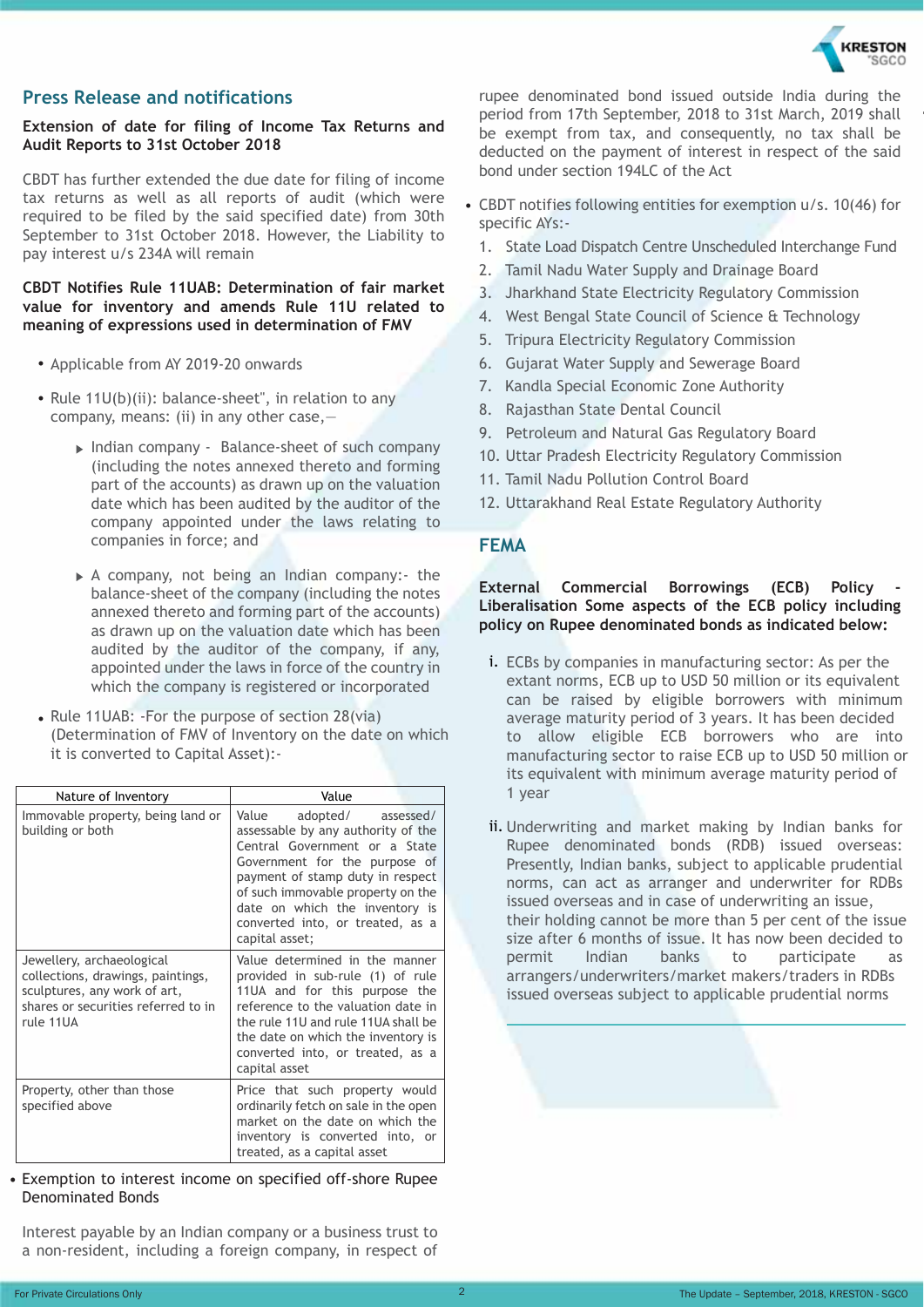

#### **Direct Tax**

**The Chemplast Sanmar Ltd v/s Assistant Commissioner of Income-tax, Madras HC**

#### **Facts**

- The assessee was engaged in the business of manufacture of PVC and caustic soda and also in the business of shipping
- The assessee intended to start a textile business and since the project did not materialize, the Assessee decided to abandon the project. The expenditure incurred on new project was treated as revenue expenditure by the assessee.
- However AO was of the view that the expenditure for the abandoned project was capital in nature and could not be claimed as revenue expenditure and consequently disallowed the same.
- Aggrieved, the assessee appealed before CIT(A). The Assessee submitted that though a new unit of expenditure was to produce a different product from that of the existing unit, the decisive factors for allowance were unity of control, management and common fund, etc. and that the assessment was for the company as a whole and not unit wise and the expenditure that could be normally allowed should be allowed even if the same was incurred for a new project
- The CIT(A) relying on the decision of EID Parry (India) Ltd. Vs. CIT [reported in (2002) 257 ITR 0253] rejected assesses claim stating that since the expenditure was incurred for the purpose of setting up a new project, which was subsequently abandoned, the nature of expenditure will not change from capital to revenue Vs. CIT [reported in (2002) 257 ITR 0253] rejected assesses and reliance on co-ordinate bench ruling in Mascon Technical Verther Claim stating that since the expenditure was incurred for the **Services Limited.** 
	- Aggrieved, the Assessee appealed before ITAT. The ITAT affirmed the disallowance made by the AO, CIT(A) and rejected the appeal filed by the assessee
	- Aggrieved, the Assessee appealed before High Court

#### **Held**

- The HC distinguished the ITAT and CIT(A)'s reliance on SC ruling in the case of EID Parry (India) Ltd. wherein the issue was allowability of expenditure incurred by the assessee in connection with establishment of a new project in the earlier years and held that both the CIT (A) as well as the Tribunal wrongly applied the decision in the case of EID Parry (India) Ltd., which revolved around a different factual matrix
- It was clear that if unity of control, management and common fund were with the assessee, then it was no matter as to whether a totally different line of business was started by the assessee. Thus, unity of control was the decisive test and not the nature of two lines of business. In fact, the CIT (Appeals) and the Tribunal failed to apply this decisive test and rejected the case of the assessee
- Therefore, the proper test to be applied was not the nature of new line of business, which was commenced by the

Assessee, but unity of control, management and common fund

- The Revenue Authorities concurrently held that it was the assessee, who had commenced business and the Assessee would mean the Assessee-company as a whole and not a different entity. Therefore, when there is commonality of control, management and fund, those would be the decisive factors to be taken into consideration and not the new line of business namely textile business
- It was observed from the order of the CIT (Appeals, that all the heads, under which, expenditure relating to textile project was incurred, were generally revenue expenditure. The HC was unable to understand what made the Authority to take a different decision after having accepted that they were revenue expenditure and conclude that on account of new line of business, the expenditure was a capital expenditure, which has been held as not a decisive test
- In the instant case, as admitted by the CIT (Appeals), the preoperative expenses were all generally revenue expenditure and by applying a wrong test, which was not the decisive test, the Revenue authorities had concurrently committed an error in treating the expenditure as capital expenditure
- The HC relied on Delhi HC ruling in the case of Jay Engineering Works Ltd. and co-ordinate bench ruling in Sakthi Sugars Ltd., Tamil Nadu Magnesite Ltd., and Delhi HC ruling in Indo Rama Synthetics (I) Ltd, rejected Revenue's Services Limited;

The High court thus allowed the claim of the assessee

#### **ACIT Vs. M/s Golden Line Studio Private Limited, Mumbai ITAT**

#### **Facts**

- The Assessee was engaged in the business of film production in the field of providing visual effects and animation facilities
- The Assessee issued 6,10,825/- non-cumulative non-convertible redeemable preference shares on 1.4.2010 to its holding company M/s. Sahara India Commercial Corporation Limited, having face value of Rs. 10/- each at a premium of Rs. 490/- (i.e. at Rs.500), redeemable at Rs. 750/- per share after expiry of 5 years from date of issue
- The Assessing Officer ('AO') asked the Assessee to justify huge premium collected on issue of preference shares. The Assessee explained that preference shares stand on different footing from equity shares and hence the tests applied to equity shares should not be applied to preference shares.
- The AO was not convinced with the contention of the Assessee. The AO took the view that the fair market value of unquoted shares should be determined on the basis of balance-sheet of the Assessee. The AO arrived at a FMV of shares at Rs.38/- per share, based on the net asset value and stated that the share premium should be Rs.28/- per share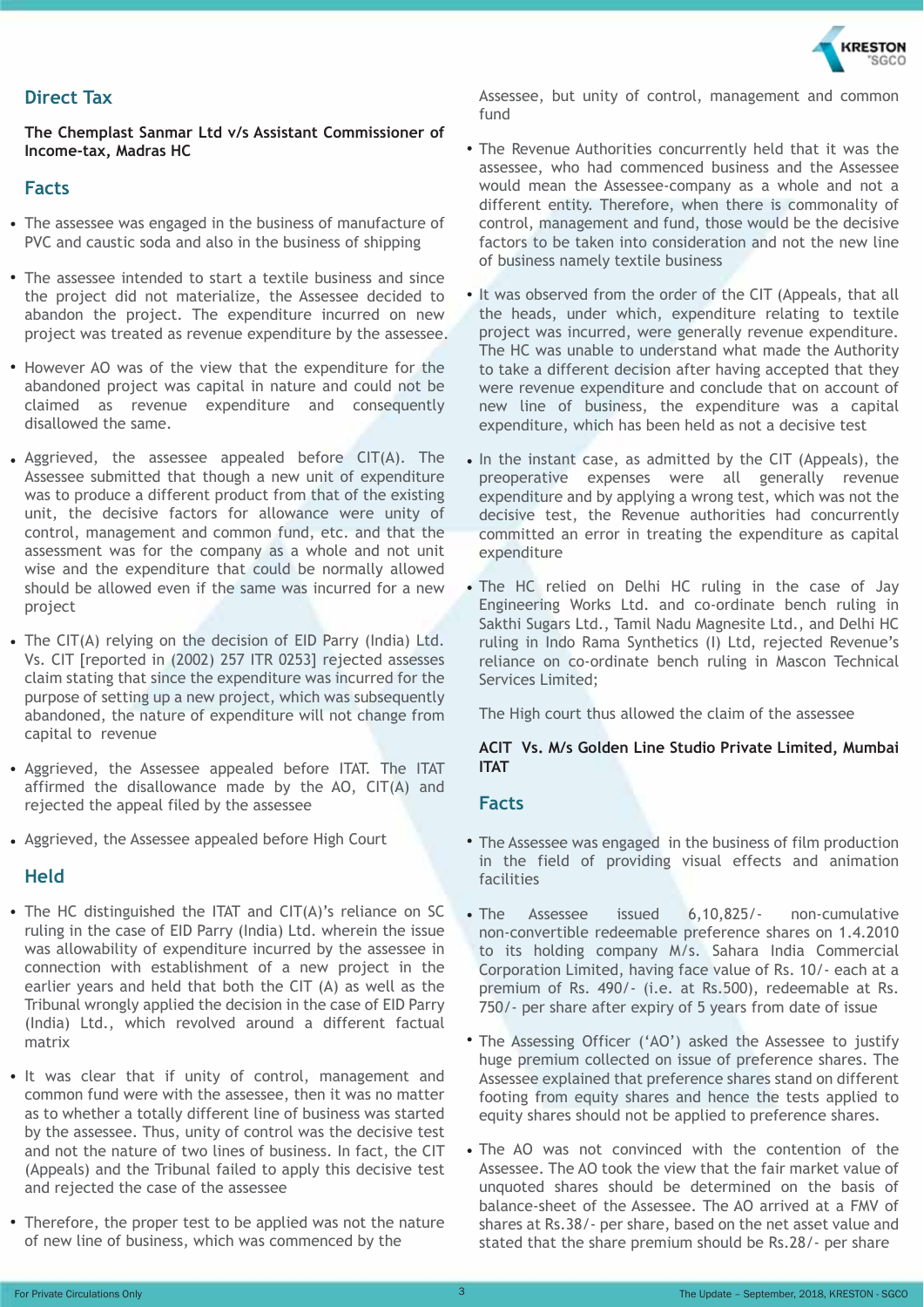

only and accordingly assessed the balance Rs. 462/- per share as excess premium and assessed the income accordingly.

- The CIT (A) deleted the addition made by the AO
- Aggrieved, the Revenue filed appeal before the ITAT

#### **Held**

- Before the ITAT, the Revenue submitted that the AO, nowhere invoked the provisions of sec.56(2)(viib) of the Act but had invoked the provisions of sec.68 of the Act, as he did not agree with the "nature" of receipts as the assessee had not given any basis for charging high premium
- The Assessee submitted
	- It had received the funds towards preference shares in the earlier years and during the year under consideration, the assessee had only allotted the shares. The provisions of sec.68 shall apply only in the year in which the funds were received
	- $\triangleright$  Share premium is a capital receipt and hence the same cannot be subjected to tax, since the AO accepted the identity & creditworthiness of the Investor and also genuineness of transactions
	- $\triangleright$  AO was not right in applying the tests applicable to equity shares to preference shares

#### **The ITAT held as follows**

- Equity shares and Preference shares stand on different footing. While the equity share holders are the real owners of the company, the preference share holders are not in fact, the owners of the company. Net asset value of the company really represents the value of Equity shares and not "Preference shares". The AO has misdirected himself in comparing the Net Asset value of the company with the Preference Shares
- ▶ The AO had not taken support of any of the provisions of the Income tax Act to assess the alleged excess premium. No receipt could be assessed to income tax unless there was authority under the law to assess the same
- Since the AO did not specify any section of the Act under which he assessed the alleged excess premium, the Revenue contended that the AO has presumably invoked the provisions of sec.68 of the Act
- $\triangleright$  On the basis that the share premium was in far excess of book value, the "nature" of receipt of share premium could not be doubted with, as equity shares and preference shares stand on different footing. Hence the ITAT did not agree with the contentions of the Revenue that the assessee did not prove the "nature" of receipt
- The "nature" of the transaction had been explained by the assessee as Share Premium, which could not be contradicted by the revenue with any other material.
- There was no dispute with regard to the "Source". Hence, in effect, the conditions prescribed in sec. 68 of the Act had been fulfilled by the assessee
- $\triangleright$  The assessee had received funds in the earlier vears and not during the year under consideration. During the year under consideration, the assessee had just transferred the funds to "preference shares account" and "shares premium" account by passing journal entries. Provisions of sec.68 shall apply only in the year in which the cash credit was found
- There was no justification in assessing the alleged excess premium as income of the assessee. Thus, the ITAT upheld the order of the CIT(A) of deleting the addition

#### **ITO Vs. Ramal P. Advani, Mumbai ITAT**

#### **Facts**

- The Assessee was a partner in an unregistered partnership firm M/s Vinky Developers ('the Firm') with Mrs. Vandana Punwani, with a 50:50 profit sharing ratio
- The Firm had acquired developement rights in a plot in Bandra in the year 1989 owing to a result of dispute between the partners, the matter was referred to a sole arbitrator. The arbitration consent was awarded and the Assessee retired and received Rs. 3.33 crores in the form of post dated cheques towards settlement of his account. Since the cheques were not honoured, the Assessee moved the High Court
- The other Partner was directed by the High Court to make a payment of Rs.2.95 Crores to the Assessee
- The Assessee submitted that there were only two partners in the above partnership firm and there was deemed dissolution of said firm pursuant to retirement of the appellant as per the consent decree/arbitration award
- Sec 45(4) was applicable to the present facts as there was transfer/distribution of capital assets, being development right of Bandra plot, by the firm in favour of the other partner, Mrs. Punwani
- The money received by the Assessee from retirement/dissolution of a firm was not taxable in his hands and was a capital receipt and if at all any tax had to be paid, it had to be paid by the firm. The Assessee also claimed deduction u/s.54F of the Act.

#### **Held by AO**

- The AO did not accept the contention of the Assessee and stated that the firm, Vinky Developers was not registered, did not carry on any activity, not filed any return of income.
- Therefore, there was no existence of the above firm.
- In view of the above facts, the AO held that the acquisition of development right in the Bandra plot was held jointly by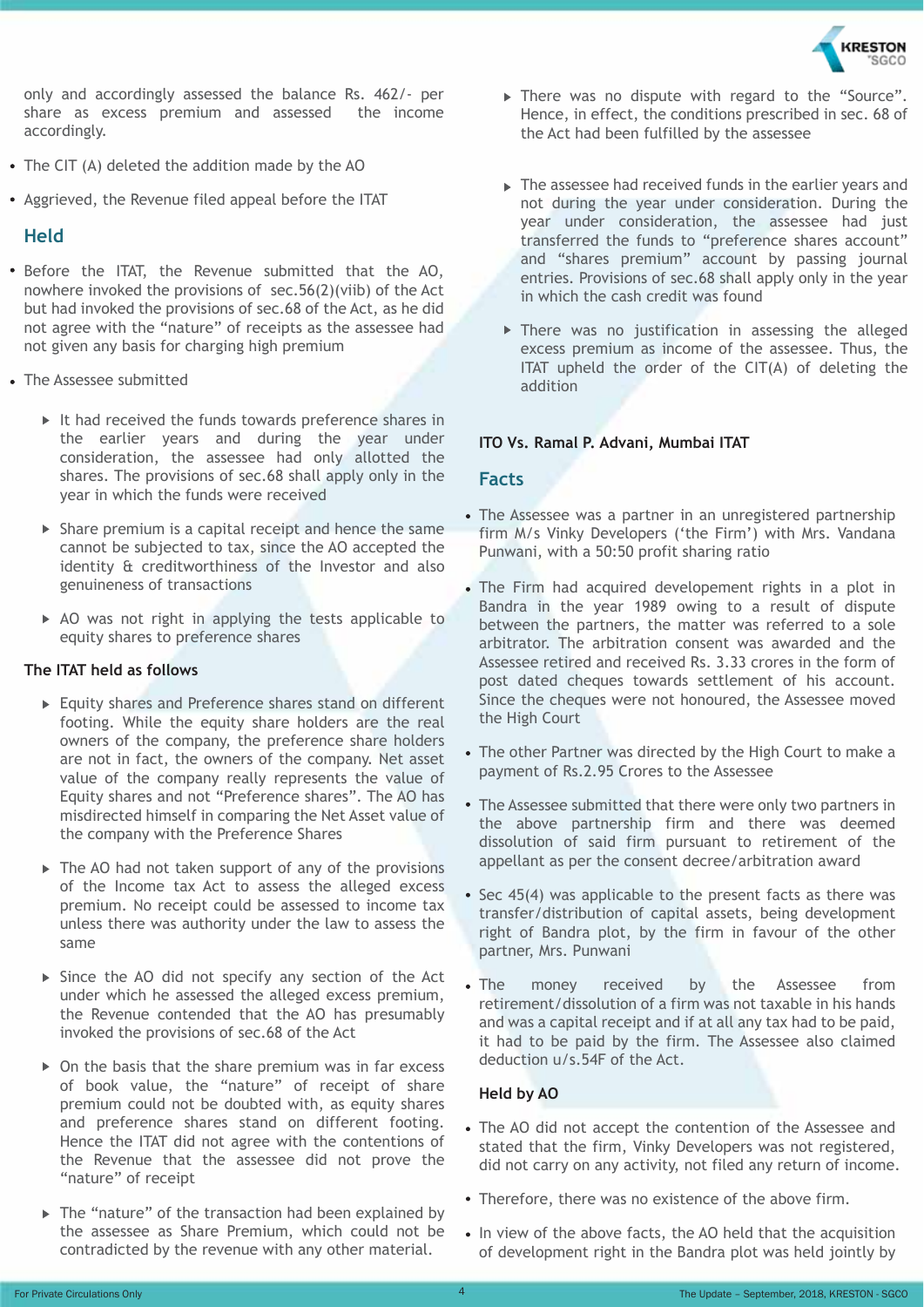**KRESTON** 

two individuals i.e. Assessee and Mrs. Punwani. The AO further held that in lieu of relinquishment of Assessee's right in the development right of the Bandra property, he had received amount of Rs. 2.95 crores and such amount was taxable u/s 45 of the Act and accordingly computed LTCG

#### **Decision of CIT(A)**

- On perusing the copies of partnership deed, agreement for the development right in respect of the plot between the Vinky Developers and St. Peter's Church, order of the arbitration award and the order of the Hon'ble Bombay High Court, the CIT (A) observed there was a valid partnership deed and that the partnership firm cannot be doubted and the same was established
- He observed that the Assessee had received a sum of Rs. 2.95 crs. for retirement from the partnership firm and not for relinquishment of right in property at Bandra
- He observed that Assessee did not have any right in the property at Bandra and only the partnership firm, M/s. Vinky Developers had a right in the impugned property. Since the assets and liabilities of the firms were taken over by Mrs. Punwanit, the same amounts to distribution of assets by the firm on dissolution to her. The CIT (A) opined that the provisions of section 45(4) of the Act would apply
- Relying on various cases laws, the CIT(A) held that the liability of capital gain cannot be fastened in respect of payment of Rs.2.95 crores received by the assessee from the other partner
- Aggrieved, the Revenue filed appeal before the ITAT

#### **Held**

- The ITAT observed that the basis of A.O.'s order was that according to him there is no existence of partnership firm. However, this finding was not in accordance with the documents on records as follows:-
	- $\triangleright$  a valid written partnership deed, wherein profit sharing ratio is 50:50
	- $\rightarrow$  equal contribution of Capital initially
	- $\triangleright$  the firm had opened bank account also after incorporation
	- The agreement and supplementary agreement for acquisition of the development right in respect of the plot at Bandra was executed by the Assessee as agent on behalf of the firm, M/s. Vinky Developers
	- $\triangleright$  In the arbitration proceedings also both the partners admitted that they were partners. In the concerned award passed, it was clearly mentioned that the assessee was to retire from the said firm in lieu of the consideration to be given to him by Mrs. Vandana Suresh Punwani who was to continue as proprietor of the said firm thereafter

Thus, the AO's premise that there was no existence of the

partnership firm, was not sustainable

- Furthermore, the arbitration award clearly mentions that the amount is being paid to the assessee upon his retirement from the partnership firm. Since the partnership firm consists of two partners which got dissolved upon retirement of one of the partner and the proceeds received by the assessee have to be considered as sum received pursuant to the dissolution of the partnership firm and/or retirement of the assessee from the partnership firm
- The matter has even travelled to the Hon'ble Bombay High Court and the arbitration proceeding has been considered by the Hon'ble Bombay High Court
- The sum received by the Assessee was clearly pursuant to the retirement of the Assessee from the firm which cannot be taxed as capital gain
- The AO's reference that the same was received by the Assessee pursuant to his relinquishment of his right in the development right is not sustainable, as the Assessee has no individual right in the said agreement
- On the basis of the above and relying on various judgements, the ITAT held that the AO's view that there was no partnership firm and the amount received by the Assessee cannot be said to be receipt on account of his retirement from the firm, was not sustainable. Thus, CIT(A) order was upheld

#### **Gabs Investments Pvt. Ltd. ('GIPL') (Transferor Company) and Ajanta Pharma Limited ('APL') (Transferee Company), NCLT Mumbai Bench**

#### **Facts**

- Merger of GIPL with APL (a listed company)
- GIPL, the Transferor Company is engaged in the business of making investments and primarily holds shares in APL, the Transferee Company
- APL is a specialty pharmaceutical company engaged in development, production and marketing of branded and generic formulations
- GIPL had been purchasing shares of APL in the secondary market at various points of time and at various prices
- Group Structure;
	- GIPL had 4 shareholders (Agarwal family) each having 25% paid up share capital in GIPL.
	- GIPL held 9.54% shares in APL. The Agarwal family also held 61.17% shares in APL.
- Rationale for the scheme: Simplification of shareholding structure and Reduction of shareholding tiers
- GIPL held 83,92,262 equity shares of the transferee company and pursuant to the merger, APL was to issue the same number of New Equity Shares i.e. 83,92,262 to the shareholders of the GIPL.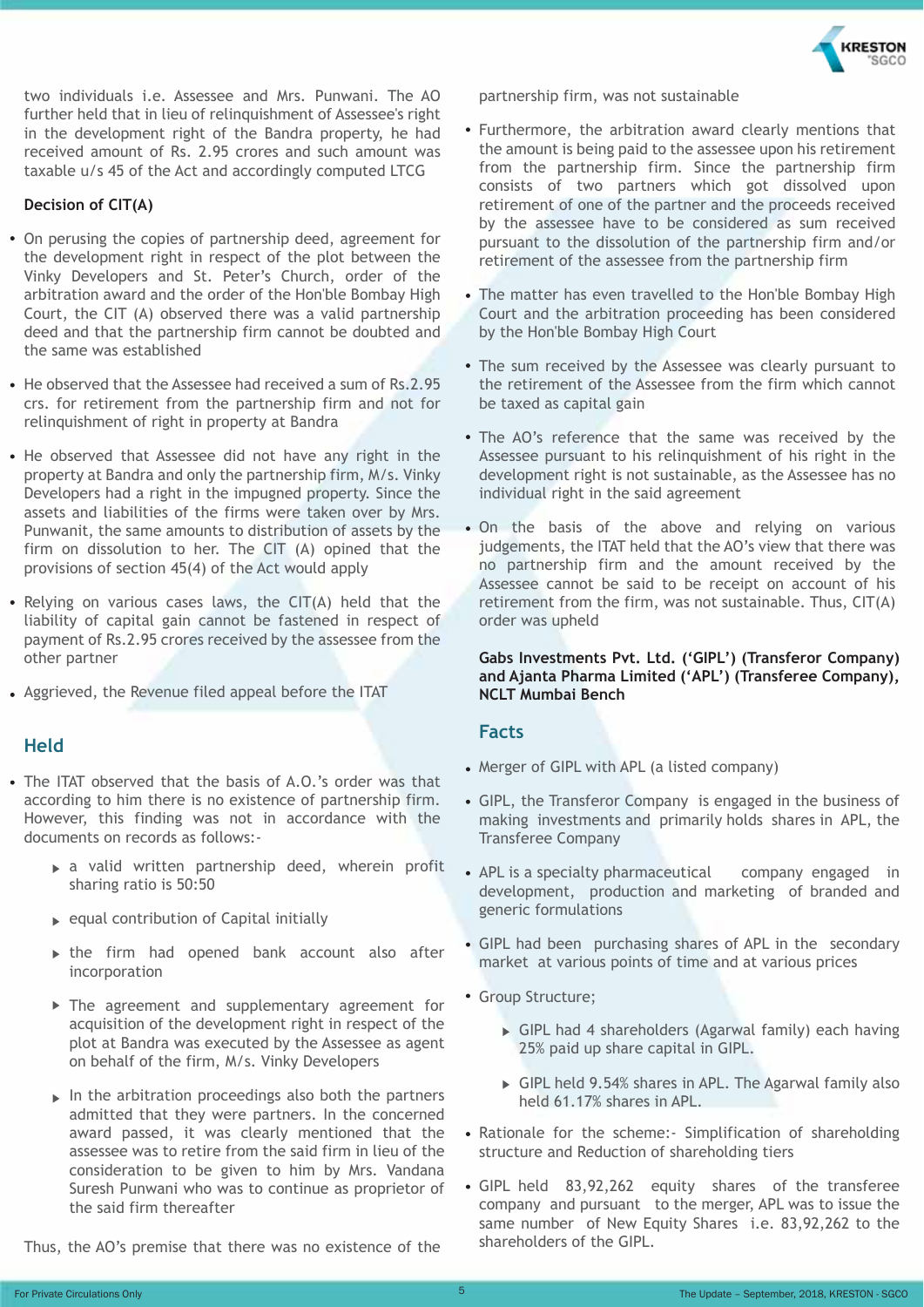

#### **Objections raised by Income-tax Department**

- Loss of DDT of INR 134.16 Crores if amalgamation scheme approved:- GIPL being a private limited company has to be considered as separate entity and any assets of the Pvt. Ltd. company cannot be transferred and distributed directly. The company has to pay the Divided Distribution Tax (DDT) @ 20% and accordingly the DDT will be INR 134.16 crores
- Loss of tax on business income on sale of shares (since GIPL is an investment company) of INR 287.50 crores
- In view of GAAR provisions, the scheme of amalgamation was a deliberate measure to avoid tax burden by using the via media of NCLT and this scheme is a purely Imperm issible Avoidance Agreement (IAA) and should not be allowed by the NCLT
- Proposed scheme of arrangement a Round trip financing which includes transfer of funds among the parties to the arrangements through the series of transactions

#### **NCLT observations and judgement**

- With an equity share capital of only 1,91,100 the promoters/shareholders of GIPL who were also the common promoters of APL, by way of this proposed scheme of amalgamation and arrangement would get the shares of APL worth INR 1477.50 Crores (market value as on 31.03.2017) without paying any Income Tax, Stamp Duty etc. The same was not in the public interest, of thousands of shareholders of APL especially retail shareholders
- The scheme was devised only to benefit the common promoters and it did not serve any public interest as envisaged, also unfair advantage would flow only to the common promoters
- Relying upon the recent Judgment of the Hon 'ble NCLAT in the matter of Wiki Kids Ltd. V/s Aventel Ltd decided on 21.12.2017 in Company Appeal (AT) No. 285 of 2017, wherein the Hon 'ble NCLAT held that if the scheme is not in public interest, the same can be rejected by NCLT. Accordingly, relying upon the above Judgment of Hon'ble NCLAT, the NCLT held that the proposed scheme was devised only for the benefit of the few common promoters/ shareholders of both the petitioner companies and no larger public interest was being served, and also huge amount of tax loss would occur to the Government's exchequer
- Anv allotment of the shares other than to the original shareholders would amount to transfer/sale of shares and that would attract applicable provisions of tax. In the instant case shares of the transferee company (APL)were not directly allotted to indi v idual shareholders of Transferor Company (GIPL), or it was not bonus shares to be allotted to the individual shareholders of the transferor company, nor it was transmission of shares to the individual shareholders of the transferor company. Therefore NCLT agreed with the objection raised by the Income Tax Department. Any scheme of amalgamation/merger has to be in compliance with the

Section 2(1B) of the Income-Tax 1961.

- Proposed scheme was a deliberate measure to avoid tax burden, it resulted directly and indirectly, in the misuse or abuse of the provisions of Income Tax Act etc.
- The scheme was also not in compliance with the provisions of Income Tax Act 1961 and of SEBI (Substantial Acquisition of Shares and Takeovers) Regulations 2011
- Accordingly, NCLT did not sanction the Scheme

#### **The Dy. CIT- 5(1) New Delhi v/s M/s B.S. Infrosolution Pvt Ltd, New Delhi ITAT**

#### **Facts**

- During the A.Y. 2012-13, B.S Infosolution Pvt Ltd ('assessee') sold a property in Noida to M/s Q.A Infotech Pvt Ltd (QIPL), for a consideration of Rs. 9.6 cr. Though there was no formal agreement between the assessee and QIPL, the assessee first received Rs. 2 crore on 31.12.2010 and another Rs. 2 crore on 30.03.2011. The assessee declared a capital gain of Rs. 3.48 cr on the said transaction
- Subsequently, on 28.02.2011, the assessee entered into a collaboration agreement with Charmwood Realtech Pvt Ltd (CRPL), a group company, to develop the same property and against which it received part consideration of Rs. 9 crore as refundable security deposit. After receiving sum of Rs. 9 crore from CRPL, the assessee transferred Rs. 7.50 crore to the account of M/s Venkateshwara Buildtech Pvt Ltd (VBPL), a group company against which VBPL allotted 3,75,000 shares having face value of Rs. 10 per share at a premium of Rs. 190/- per share
- Thereafter on 22.07.2011 the assessee entered into a deed of cancellation of collaboration agreement with (CRPL) resulting which the assessee returned the refundable security deposit by way of 3,75,000 VBPL shares at a book value of Rs. 82.5 per share amounting to Rs. 3,09,37,500/ and balance payment of Rs. 5,90,62,500/- was made through bank
- The capital gain of Rs. 3.48 Cr on sale of property was set off against the claim of loss of Rs. 5.19 cr incurred on the sale of shares
- Examining the sequence of events AO came to the conclusion that the purchase and sale of shares was nothing but a colourable device to generate loss to be set off against capital gain resulting which AO did not allowed the setting off of loss of Rs. 5.19 cr against the capital gain of Rs. 3.48 cr.
- Aggrieved, the assessee appealed before CIT(A). The CIT(A) accepted the transaction as genuine and allowed the claim of set off of loss
- Aggrieved, the revenue appealed before Delhi ITAT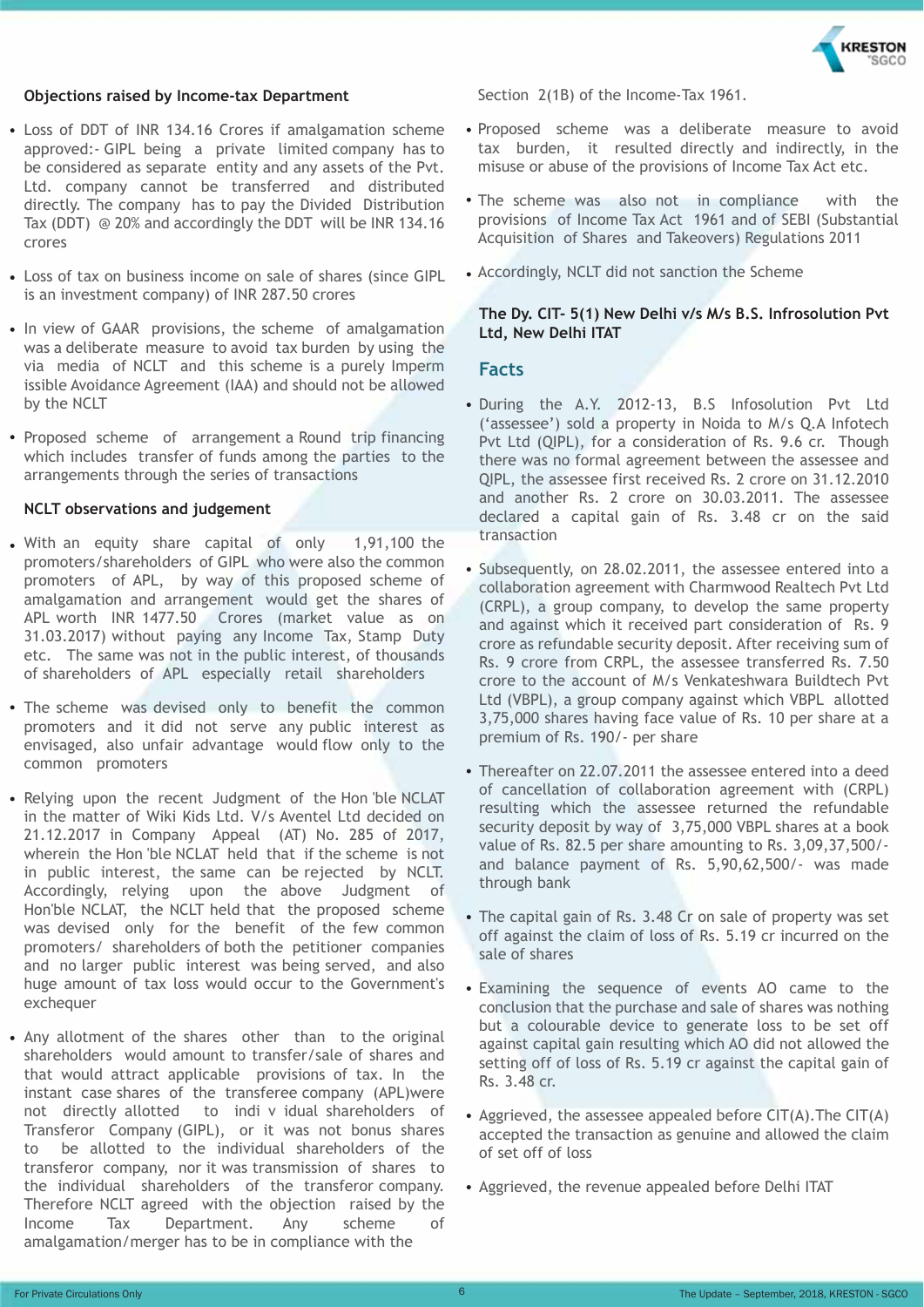#### **Held**

- Referring to the sequence of events which took place, ITAT stated that "It is not understood that once the property was agreed to be sold to QIPL and part consideration was received, then why the same property was entered into a collaboration agreement with CRPL, which is a group company?"
- ITAT noted that the assessee paid a premium of Rs. 190/- on the shares of a company, which was incorporated on January 3, 2011 and its first FY ended on March 31, 2011 and date of purchase of shares was March 15, 2011. ITAT stated that though the premium was justified by a valuation report, but the same appeared to be a self-serving document because a company which was incorporated in January 2011 cannot fetch a hefty premium of Rs. 190/- in a span of three months
- ITAT noted that the book value of shares of VBPL on March 31, 2011 was Rs 82, thus ITAT held that no prudent person with some commercial prudence would pay a hefty premium of Rs. 190/- on a book value of Rs. 82/-, hold it for one year, and then sell the same shares at book value. ITAT relied on SC ruling in Durga Prasad more [82 ITR 540 (SC)] and Sumati Dayal [214 ITR 801]
- ITAT noted that in the given case same, the same property was the subject matter of two distinct transactions – one with QIPL and the other with CRPL, though ultimately the property was sold to QIPL. ITAT stated that when assessee received part consideration from QIPL, it was well aware that the transaction was going to result into capital gains and to avoid the same, the assessee used CRPL and VBPL as conduits to generate loss in shares to be set off against the capital gain
- ITAT thus remarked that, "...the surrounding circumstances and human probabilities are to be taken into account while considering the evidences emanating from the records."
- Thus, ITAT held that the share transaction was nothing but a sham transaction, a colourable device to avoid capital gains tax liability and, therefore, had to be ignored
- ITAT stated that CIT(A) had accepted the transaction without considering the fact that what was 'apparent' was not 'real' on the facts of the case in hand
- ITAT thus set aside the order of the CIT(A) and restored that of the AO i.e. ruled in favour of Revenue



#### **Tax Alert: CBDT Notification; Non STT scenarios for applicability of 10% LTCG u/s 112A notified**

With the recent amendment in the Finance Act, 2018, exemption under Section 10(38) of the Income Tax Act, 1961 ('IT Act') has been withdrawn and a new section 112A introduced, to provide that Long Term Capital Gains (LTCG) arising from a transfer of Long Term Capital Asset, the same being an equity share in a company and or a unit in an equity oriented mutual fund or a unit of a business trust would be taxed @10% of such capital gains exceeding Rs. 1,00,000. The said provisions would be applicable only if, Securities Transaction Tax (STT) has been paid on acquisition and transfer of the capital asset

In order to adhere to genuine cases wherein STT could not have been paid, Section 112A(4) states that, the Central Government may at any time, by notification in the Official Gazette specify, the nature of acquisition in respect of which payment of STT shall not apply. The stated scenarios are largely similar to the erstwhile Section 10(38) regime

In exercise of powers conferred by section 112A(4) of the IT Act, the CBDT has recently issued a notification specifying the nature of acquisitions in relation to which payment of STT provisions would not apply. The same are as follows:-

Acquisition of equity shares entered into either:-

- ▶ Before 1st of October 2004, OR
- ▶ On or after 1st of October 2004, wherein transactions are not chargeable to STT under Chapter VII of the Finance (No. 2) Act, 2004 (23 of 2004)

However, the following have been excluded from condition (II) specified above;

a Where acquisition of existing listed equity shares in a company whose equity shares are not frequently traded on a recognized stock exchange is made through a preferential issue

However, the above provision shall not apply to acquisition of listed shares in a company:-

- Which has been approved by the Supreme Court, High Court, National Company Law Tribunal, Securities and Exchange Board of India or Reserve Bank of India;
- By any non-resident in accordance with the Foreign Direct Investments (FDI) guidelines issued by the Government of India;

not identical throughout such period, the weighted average number of total shares of such class of the company shall represent the total number of shares

By an investment fund referred to in clause (a) of Explanation 1 to section 115UB of the IT Act or a venture capital fund referred to in section 10(23FB) of

<sup>&</sup>quot;frequently traded shares" means shares of a company, in which the traded turnover on a recognised stock exchange during the twelve calendar months preceding the calendar month in which the acquisition and transfer is made, is at least ten per cent. of the total number of shares of such class of the company: Provided that where the share capital of a particular class of shares of the company is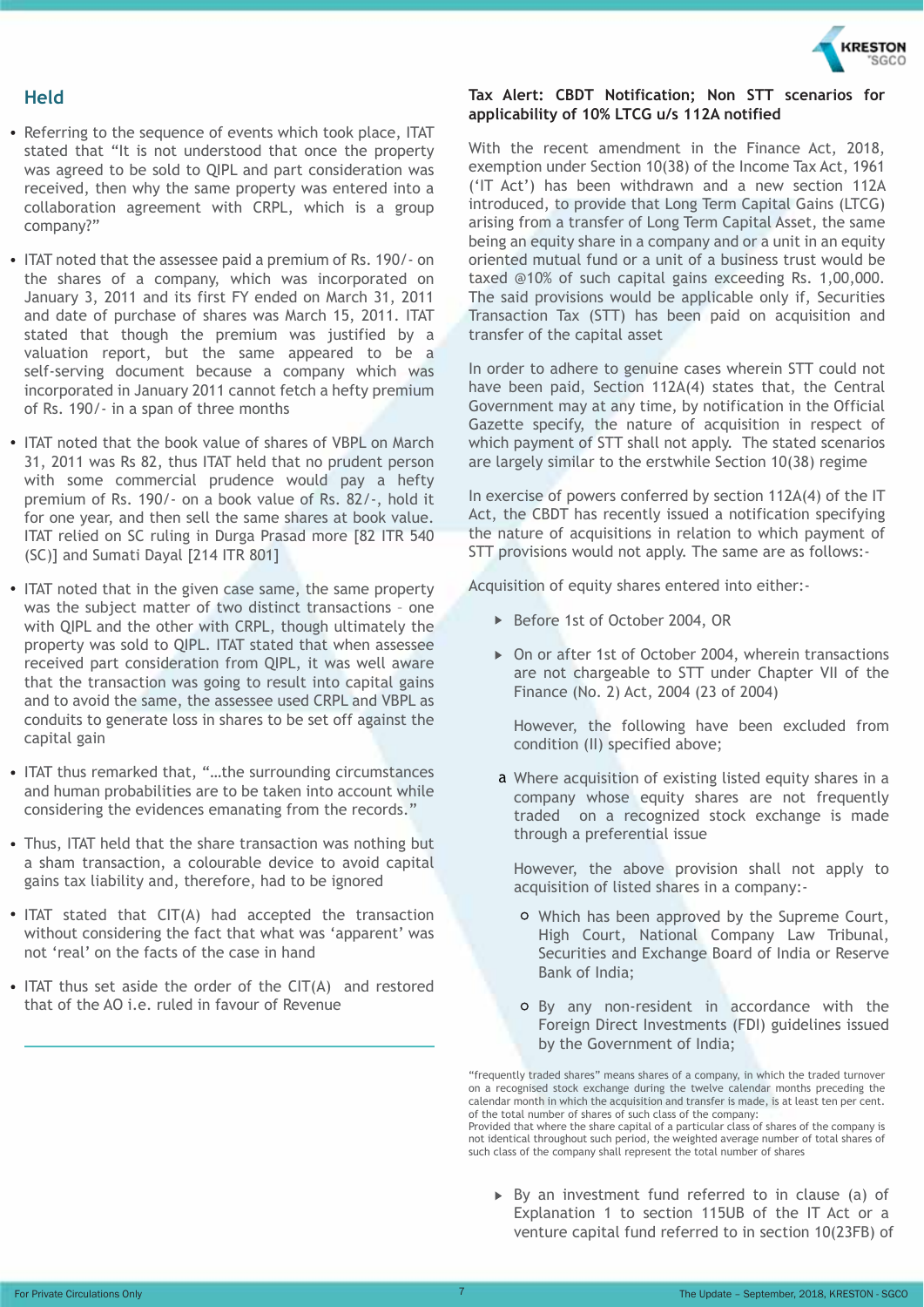

▶ the IT Act or a Qualified Institutional Buyer; and Through preferential issue to which the provisions of chapter VII of the Securities and Exchange Board of India (Issue of Capital and Disclosure Requirements) Regulations, 2009 does not apply

#### b **Where transaction for acquisition of existing listed equity share in a company is not entered through a recognized stock exchange in India**

However, the above provision shall not apply to the acquisition of listed equity shares in a company made in accordance with, provisions of the Securities Contracts (Regulation) Act, 1956, and is;

- Through an issue of share by a company other than the issue referred to in clause (a);
- ▶ By scheduled banks, reconstruction or securitisation companies or public financial institutions during their ordinary course of business;
- ▶ Approved by the Supreme Court, High Courts, National Company Law Tribunal, Securities and Exchange Board of India or Reserve Bank of India in this behalf; under employee stock option scheme or employee stock purchase scheme framed under the Securities and Exchange Board of India (Employee Stock Option Scheme and Employee Stock Purchase Scheme) Guidelines,1999;
- Under employee stock option scheme or employee stock purchase scheme framed under the Securities and Exchange Board of India (Employee Stock Option Scheme and Employee Stock Purchase Scheme) Guidelines,1999;
- ▶ By any non-resident in accordance with foreign direct investment guidelines of the Government of India;
- ▶ In accordance with Securities and Exchange Board of India (Substantial Acquisition of Shares and Takeovers) Regulation, 2011;
- From the Government;
- $\triangleright$  By an investment fund referred to in clause (a) to Explanation 1 to section 115UB of the IT Act or a venture capital fund referred to in clause (23FB) of section 10 of the IT Act or a Qualified Institutional Buyer; and
- ▶ By mode of transfer referred to in section 47 or section 50B or section 45(3) or section 45 (4) of the IT Act, if the previous owner or the transferor, as the case may be, of such shares has not acquired them by any mode referred to in clause (a) or clause (b) or clause(c) [other than the transactions referred to in the proviso to clause (a) or clause (b)]
- c Acquisition of equity share of a company during the period beginning from the date on which the company is delisted from a recognised stock exchange and ending on the date immediately preceding the date on which the company is again listed on a recognised stock exchange in accordance

with the Securities Contracts (Regulation) Act, 1956 read with Securities and Exchange Board of India Act, 1992 (15 of 1992) and the rules made thereunder

The said notification shall come into force with effect from the 1st April, 2019 and shall accordingly apply to the AY 2019-20 and subsequent AYs thereafter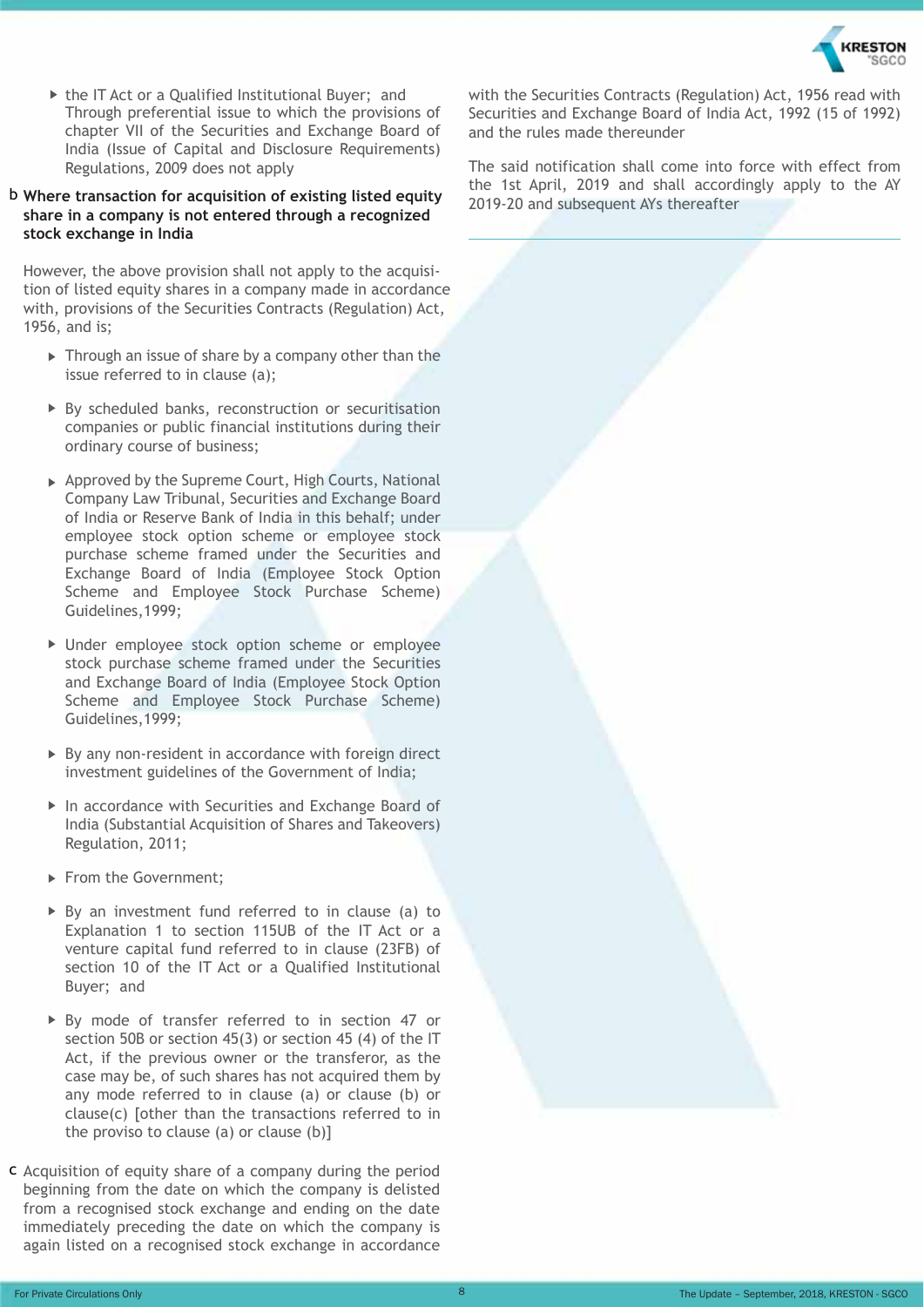



## **International Tax & Transfer pricing**

For Private Circulations Only **19** The Update – September, 2018, KRESTON - SGCO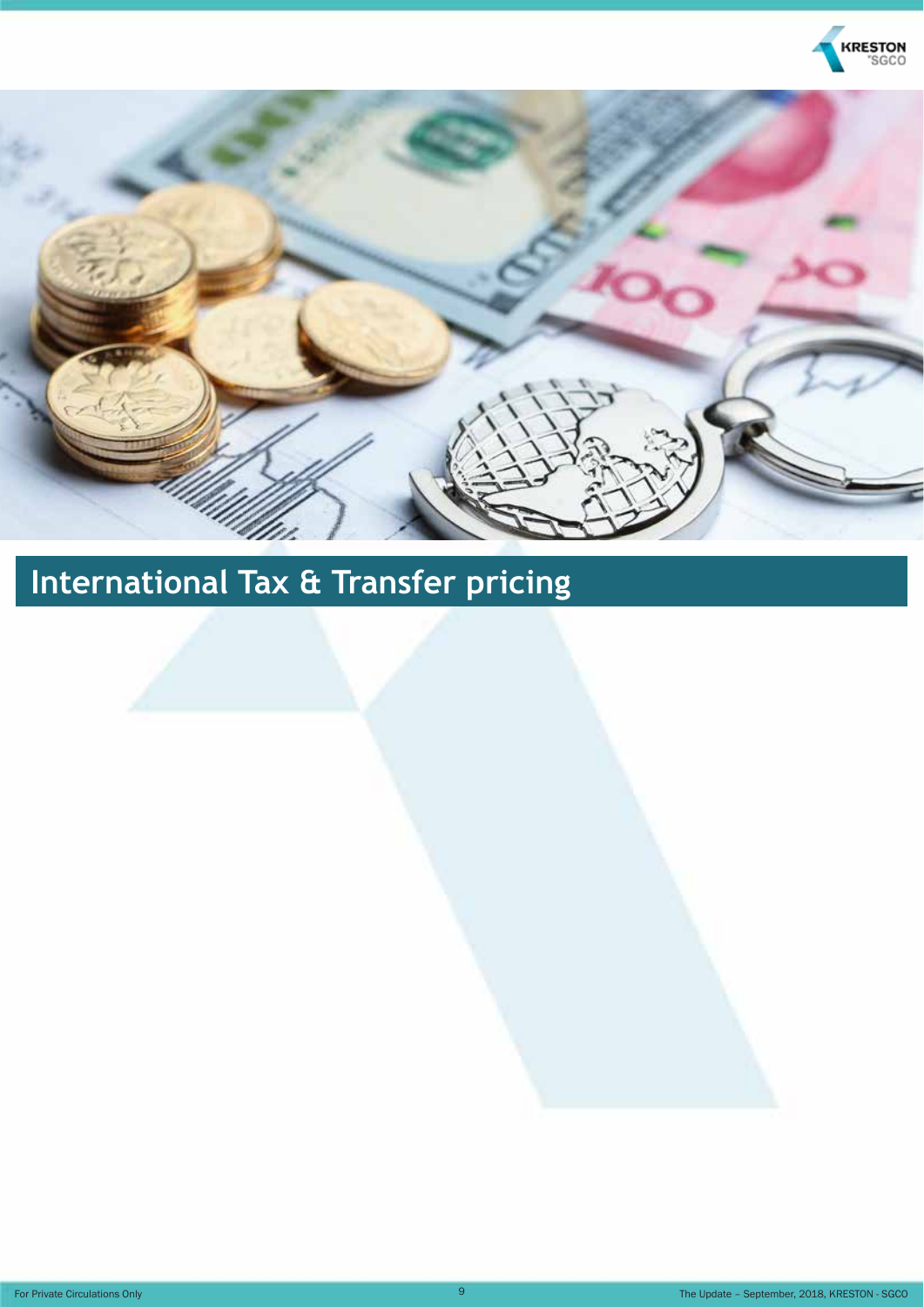#### **International Tax**

#### **Case Laws**

**M/s. Panasonic Corporation vs The Deputy Commissioner of Income Tax International Taxation-2(2), Chennai ITAT**

#### **Facts**

- M/s. Panasonic Corporation, a company incorporated in Japan was engaged in the business of development, production and sale of electrical and electronic products, systems and components for a wide range of consumer, business and industrial uses
- During the course of business activity, the assessee company deputed some of its employees to Panasonic India Pvt Ltd. The assessee-company paid salary initially which was reimbursed by M/s Panasonic India Pvt. Ltd.
- The assessee did not offer it to tax since it was only reimbursement. The TPO held that no adjustment was required on the reimbursable expenditure received by the assessee
- However, the AO while passing the draft assessment order disallowed the claim of the assessee on the ground that the assessee received fee for technical service and not reimbursement of salaries on which it failed to deduct tax

The AO's observations were as follows:-

- ▶ The personnel seconded were all in senior Technical / Managerial positions who reported to the president and vice president who in turn reported to the assessee and hence the ultimate responsibility and the direction, control and supervision of the personnel vested with Panasonic Japan
- ▶ The case of employment with Panasonic India was, unlike an independent employment comes with a lien marked on the employment with the parent and the employee has to only go back to the parent on expiry of their tenure
- There was no termination of employment with Panasonic Corporation, hence the salary paid to the employees of Panasonic Corporation has borne out of the inherent obligation in the Panasonic Corporation as the employer
- $\triangleright$  The deputed personnel had come to India, to imbibe the culture of the group and ensure the application of the Panasonic group policies /processes and other quality standards in Panasonic India which clearly demonstrates once the processes and policies are imbibed / retained, there was no need for the personnel again and Panasonic India can apply the same by itself. the services have also made available the technical knowledge / skill and experience



Panel. The Dispute Resolution Panel after considering the objections of the assessee, found that the assessee was liable to pay tax. The AO and the DRP also found that the technical knowledge was made available to Panasonic India. The assessee also could not file reconciliation with regard to receipt and the actual payment made by the assessee before the DRP. The DRP concluded that the receipt has to be considered as fee for technical services in respect of non-resident irrespective of the fact whether it was received with mark up or cost to cost basis.

Aggreived, the Assessee filed appeal before the ITAT

#### **Held**

The ITAT held as follows:-

- The AO noted that the personnel seconded were all in Senior Technical/Managerial positions who reported to the President and the Vice President who, in turn, was expected to report to the Assessee and hence the seconded employees had to work as per the direction, control and supervision of the assessee company
- Since the employees deputed by the assessee were high level technical executives and they were rendering highly technical services to Panasonic Corporation India Pvt. Ltd., the payments for such services would fall within the ambit of fee for technical services as defined in Explanation 2 to Section 9(1)(vii) of the Act
- Moreover, as rightly observed by the AO, the technology was made available to the subsidiary in India, therefore, there was no need for the employees of the assessee to come again
- The ITAT held that the amounts received by Panasonic Corporation were taxable in India



The Assessee filed objections before the Dispute Resolution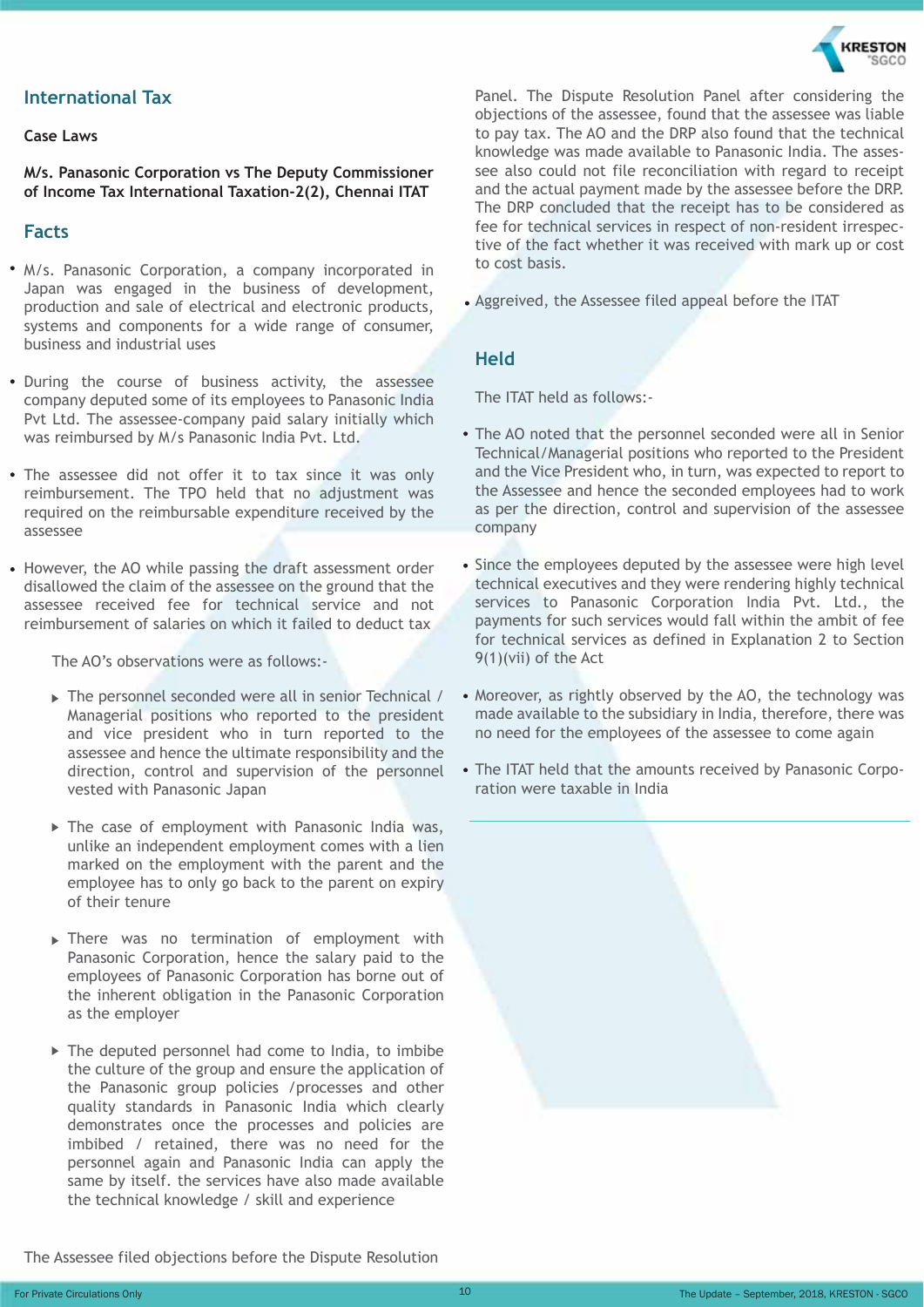#### **Transfer pricing**

#### **Case Laws**

**Topcon Singapore Positioning Pte Ltd Vs Deputy Director of Income Tax – 3(1)(1), Delhi ITAT**

#### **Facts**

- The Assessee, Topcon Singapore Positioning Pte Ltd, a Singapore based Company held 7,49,999 shares in an Indian Company and 1 share was held by its director Suntaro Tanka i.e. on behalf of the Company
- All these shares were sold to a non-resident company, Topcon Corporation, Japan by way of entering into a "Stock Purchase Agreement", wherein, the transfer was to take place at Net Asset Value. The parties had agreed to the formula on the basis of which the sales consideration was to be worked out
- The sale finally took place at US \$ 35,08,000, as authorised by the board of directors resolution dated 9th May 2011, which worked out to Rs 206.88 per share – as against the value of Rs 224 per share on the net asset value basis. This sale price was, in any case, more than the fair market value of Rs 187 per share as ascertained by the independent valuer on discounted cash flow method
- The TPO noted that based on the NAV of the shares, the shares ought to have been sold for US \$ 37,98,298.50, whereas the actual sale consideration of shares was only US \$35,08,000. The TPO thus concluded that "arm's length price for transfer of shares" was US \$ 37,98,298.50, and proceeded to compute capital gains on sale of the shares at Rs 4,96,54,075- as against capital gains of Rs 3,57,37,7840 disclosed by the assessee
- Based on the observations made by the TPO, The AO proposed to make an addition of Rs 1,39,16,235 in respect of understatement of capital gains on sale of shares. The DRP also confirmed the stand taken by the AO
- Aggreived, the Assessee filed appeal before the ITAT

#### **Held**

#### **The ITAT held as follows:-**

- The role of TPO was to determine ALP and not go beyond this role and intrude in the exclusive domain of the Assessing Officer to determine the income taxable in the hands of the assessee. The ITAT while arriving at said conclusion relied on jurisdictional HC ruling in Cushman & Wakefield (ITA No. 2624/Del./2013)
- On a technical note, a price decided, even if that be so, between the AEs- as the assessee and the buyer of shares were, can never be a valid CUP input for the simple reason that it was only the transaction value for transactions between the independent enterprises that the transaction



**CRESTON** 

- In the present case, the company in which the shares were transferred, was neither in winding up stage nor was it going into liquidation. Thus, NAV or book value method was not warranted. It was infact a going concern and the valuation on the basis of future earnings would have been justified in the present case
- The TPO determined the ALP of the shares sold by the assessee at USD 37,98,298.50 based on NAV method agreed between the parties
- Since the TPO had not examined that aspect of the matter at all and simply proceeded on the basis of net asset value, the ITAT remitted the matter for fresh determination of ALP

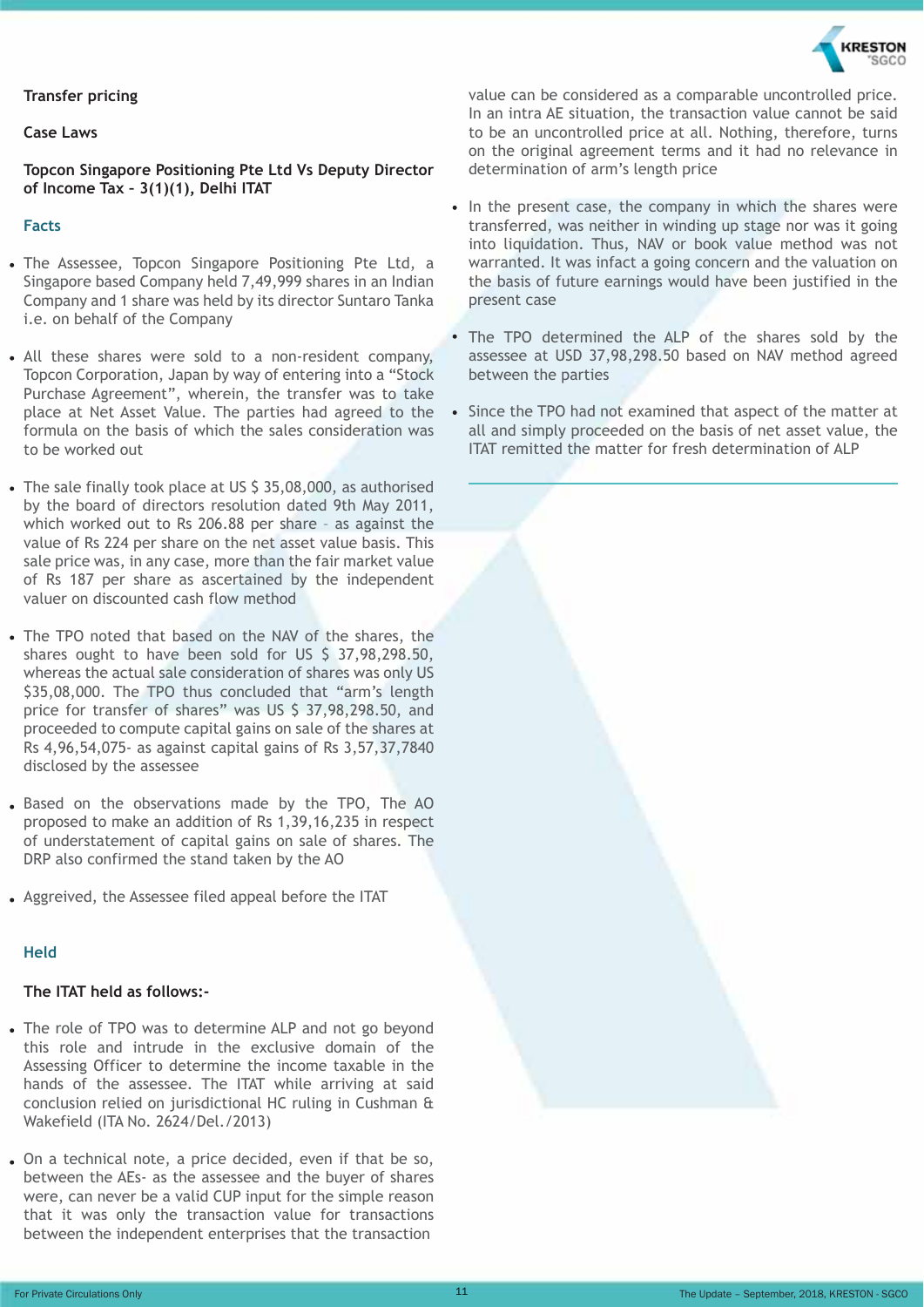#### **Transfer pricing**

#### **Case Laws**

**IKA India Pvt. Ltd Vs. DCIT, Bangalore ITAT**

#### **Facts**

- The Assessee was engaged in the business of manufacturing and trading of laboratory and processing equipment, research and development services, marketing and technical support services to Group companies
- The assessee imported products from IKA Group for sale in the domestic market and also undertook manufacturing operations locally to export the products to IKA Group. In addition, the assessee also provided research and development services and marketing and technical support services to Group companies
- The Assessee entered into various transactions with it AE in AY 2012-13. The TPO accepted that all international transactions carried out by the assessee was at arm's length, except the international transaction of export of finished goods by the assessee to its AE
- The Assessee chose TNMM as the most appropriate method and selected 3 comparables. The Assessee, being in its 3rd year of commercial operations with a significant under-utilization of its installed capacity made an adjustment for the same. Also, the operating margins of the comparable companies were adjusted to account for differences in the level of trade receivables and trade payables of the comparable companies vis-a-vis the Assessee
- The TPO did not accept the economic analysis undertaken by the company. The TPO rejected 2 of 3 comparables chosen by the assessee and selected 5 new companies in the final set
- Further, the TPO considered foreign exchange gain/losses as non-operating in nature while computing the operating margin of the comparable companies. However, he considered the foreign exchange gain/losses as operating in nature while computing the operating margin of the Assessee. Also, the TPO did not make adjustments to account for differences in the working capital position of the assessee vis-à-vis the comparable companies and under-utilized capacity of the assessee vis-a-vis the comparable companies. The TPO make an addition of INR 1.50 crores to the total income
- The CIT (A) also did not provid any relief to the Assessee on the above mentioned transfer pricing matters. The CIT(A) directed the TPO to re-compute the operating margins of the Assessee and the comparable companies, follow a consistent approach in treatment of foreign exchange fluctuation and to recompute the ALP and TP adjustment on the entire manufacturing segment instead of restricting the adjustment to AE transaction

#### **Held**

#### **Selection of Comparables**

- It was acceptable to broaden the scope of the comparability analysis to include transactions involving products that are different, but functionally similar
- it cannot be said that product difference is a factor which needs to be either ignored or strictly followed. It depends on facts and circumstances of each case
- The relevancy of the end use of equipment whether by consumer or as component may be relevant while evaluating functional dissimilarity, Assets employed and risks assumed but not on the basis of characteristics of the property transferred under Rule 10B(2)(b) of the Rules
- All the 4 new additional companies taken by the TPO were accepted. Also, the TPO was directed to include the 2 companies accepted by the Assessee in the list of comparable companies for comparison

#### **Foreign Exchange Fluctuation**

Considering the same as a settled legal position, the ITAT directed the TPO to compute the margins applying the principle of treating foreign exchange fluctuation as operating in nature under both situations, when there is a loss as well as when there is a gain and to apply the same principle to determine the profit margins of the assessee and the comparable companies

#### **Capacity Under-utilization Adjustment**

- The Indian transfer pricing regulations, OECD Guidelines and the US transfer pricing regulations call for an adjustment to be made in case of material differences in the transactions or the enterprises being compared so as to arrive at a more reliable arm's length price/ margin. While the Indian transfer pricing regulations refer to the adjustments on uncontrolled transactions, however the same has to be read with Rule10B(3) of the Rules which clearly emphasizes the necessity and compulsion of undertaking adjustments. Hence in case appropriate adjustments cannot be made to the uncontrolled transaction, due to lack of data, then in order to read the provisions of transfer pricing regulations in harmony, the adjustments should be made on the tested party
- The purpose or intent of the comparability analysis is to examine as to whether or not, the values stated for the international transactions are at ALP i.e., whether the price charges is comparable to the price charges under an uncontrolled transaction of similar nature. The regulations don't restrict or provide that the adjustments cannot be made on the results of the tested party. Therefore, keeping in mind the aforesaid objective, the net profit margin of the tested party drawn from its financial accounts can be suitably adjusted to facilitate its comparison with other uncontrolled entities/transactions as per sub-clause (i) of rule 10B(1)(e) of the Rules itself. The absence of specific provision in Rule 10B(1)(e)(iii) of the Rules does not
- Aggrieved, the assessee filed an appeal with the ITAT

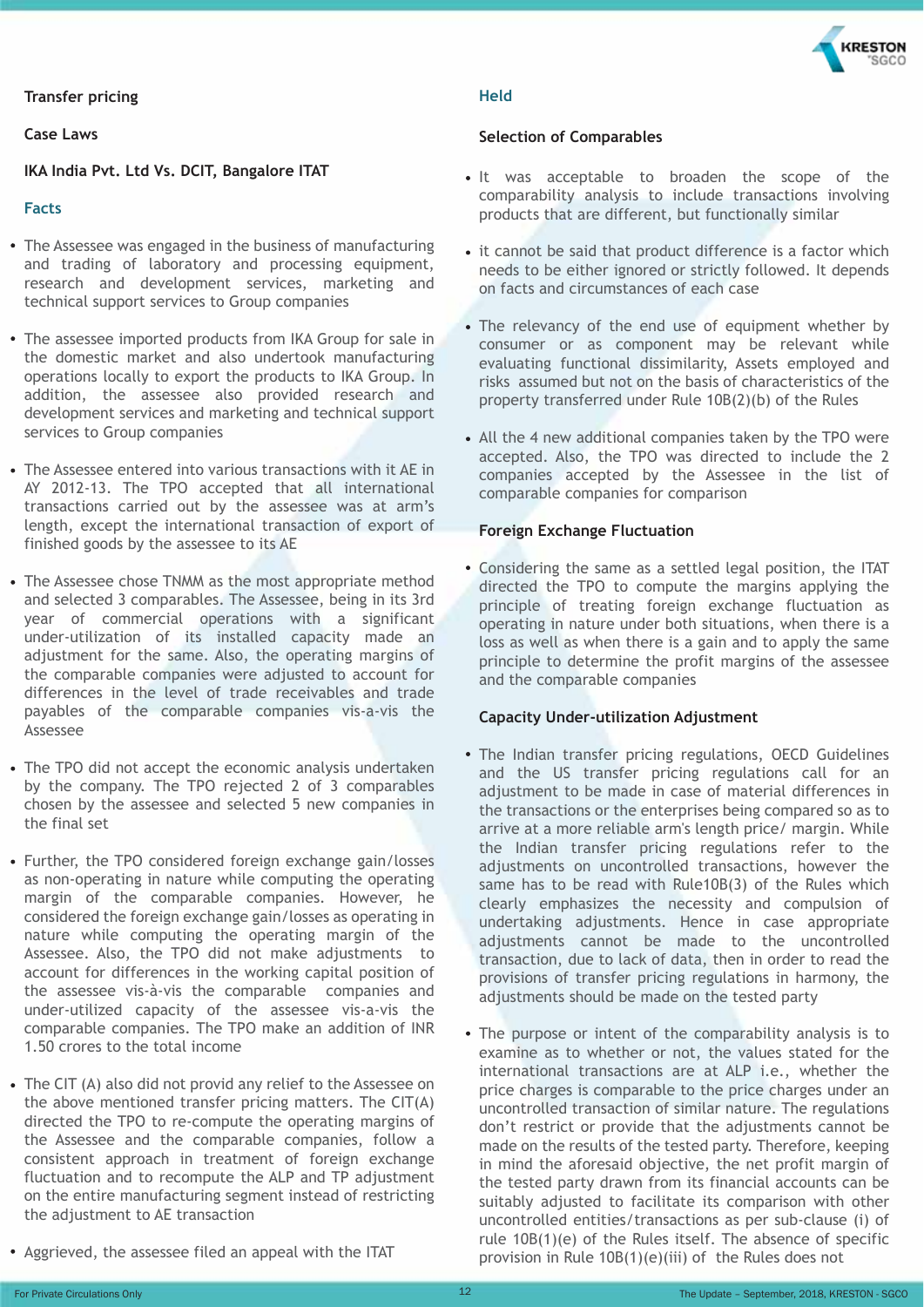

impede the adjustment of the profit margin of tested party

- On the basis of the above and relying on various judgements, the ITAT accepted that the assessee had under-utilized capacity during the subject AY and was legally eligible to an adjustment for the same. Therefore, such a benefit could not be denied to the assessee only for the reason that the data about comparable companies was not available. Requiring the assessee to produce such a data which was not available in public domain would tantamount to requiring the Appellant to perform an impossible task
- Thus, the TPO was directed to exercise its powere u/s. 133 (6) and call for details of capacity utilization of comparable companies

#### **Working Capital Adjustment**

The ITAT accepted the claim of working capital adjustment made by the Assessee

#### **Transfer Pricing Adjustment on the entire manufacturing segment or just the value of international transactions with the AE**

• In view of the above transfer pricing provisions and various judicial precedents, the ITAT held that the transfer pricing adjustment should be restricted only to the AE related transactions of the assessee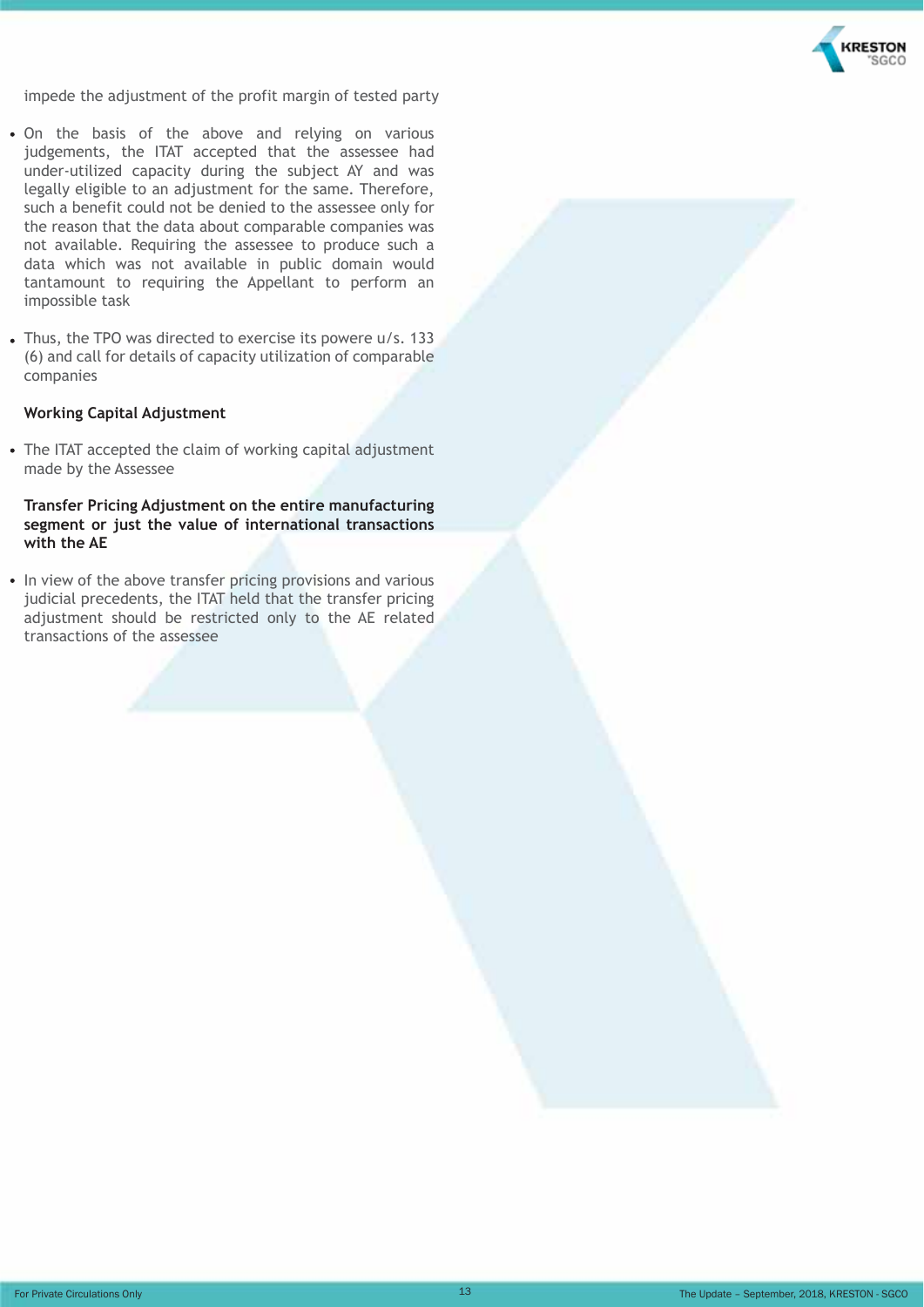

## **IDTX**

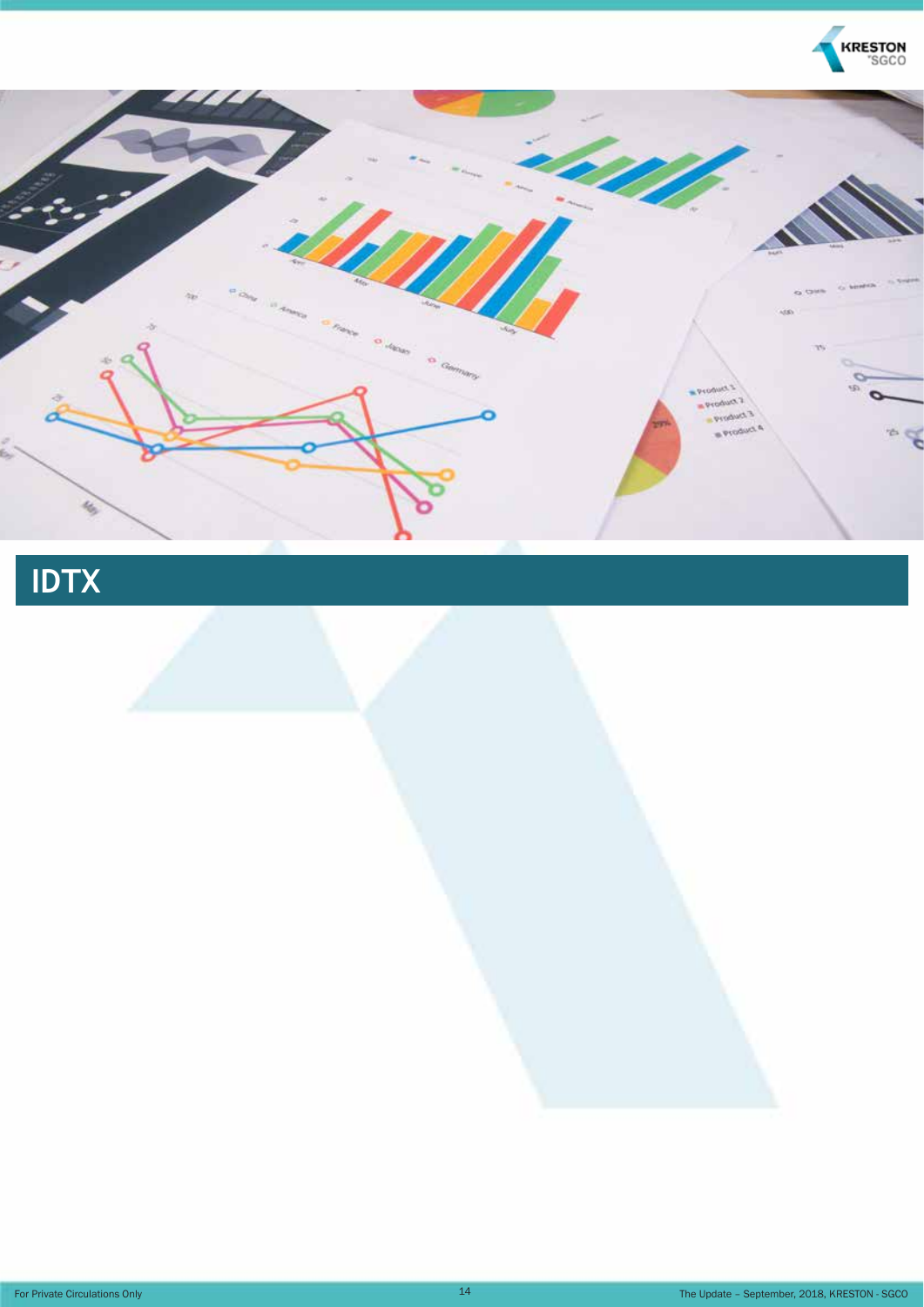

#### **Notifications under GST**

**Eighth Amendment to the Central Goods & Service Tax Rules, 2017 (CGST Rules, 2017).**

GST Registration cancellation:

GST registration cancellation proceeding shall be drop by proper officer, in case taxpayer furnishes all the pending returns and making full payment of tax due.

• Relaxation in invoicing requirements to avail Input Tax Credit (ITC):

Chapter VI of CGST Rules, 2017 lays down a detailed list of particulars, which a tax invoice should contain. Proviso has been inserted to provide that ITC can be availed by the taxpayer if the relevant document contains the following particulars:

- o Amount of tax charged;
- o Description of goods/services;
- o Total value;
- o GSTIN of the supplier and recipient;
- o Place of supply in case of inter-state supply.
- Change in definition of 'adjusted total turnover' for computing refund of unutilized ITC
- "Adjusted Total Turnover" for the purpose of computing refund of unutilized ITC shall mean the sum total of the value of:
	- a The turnover in a state or a union territory, as defined under Clause (112) of Section 2, excluding the turnover of services; and
	- b The turnover of zero-rated supply of services determined in terms of Clause (D) above i.e. and non-zero-rated supply of services, excluding:
		- value of exempt supplies other thanzero-rated supplies; and i.
		- ii. The turnover of supplies in respect of which refund is claimed under Subrule (4A) or Sub rule (4B)or both, if any, during the relevant period
- The government has notified the Annual Return i.e. GSTR 9. Annual Return is to be filed once in a year by the registered taxpayer under GST.
- Changes in Form GST ITC 04 (Details of Goods / Capital Goods sent to job worker and received back):
- Additional disclosures required:
	- The details of losses and wastages (if any) in the process of job work would be required to be furnished in GST ITC-04
	- Goods received from some other job-worker The details of inputs/ capital goods received back from job worker other than the job worker to whom such goods were originally sent.
	- Goods supplied from premises of job-worker Goods

sent to job worker and subsequently supplied from the premises of the job worker.

Government vide Notification No. 41/2018-Central Tax, dated 04 September 2018 waives Late Fees paid by certain taxpayers under the following special circumstances:

| For Return                                   | Issues faced by the taxpayers                                                                                                                                    |  |  |
|----------------------------------------------|------------------------------------------------------------------------------------------------------------------------------------------------------------------|--|--|
| GSTR-3B                                      | Return for the month of October 2017,<br>was submitted but not filed on the common<br>portal, after generation of the application<br>reference number.           |  |  |
| GSTR-4                                       | Return for the period October 2017 to<br>December 2017, was filed within due<br>date but the late fee was erroneously<br>levied on the common portal.            |  |  |
| GSTR-6<br>(Input)<br>Service<br>Distributor) | Input service distributor who have paid a late<br>fee for filing or submission of the return for<br>any tax period between 1 January 2018 to<br>23 January 2018. |  |  |

- Government vide Notification No. 43/ 2018 and 44/2018-Central Tax dated
- 10 September 2018, extends due dates of the GST returns as follows:

| Return                                                              | Period                                                     | Period                             |
|---------------------------------------------------------------------|------------------------------------------------------------|------------------------------------|
| GSTR 1<br>(Quarterly)<br><b>Taxpayers</b>                           | All quarters from<br><b>July 2017 to</b><br>September 2018 | 31 October 2018                    |
| having an<br>aggregate<br>turnover<br>of up to                      | October 2018 to<br>December 2018                           | 31 January 2019                    |
| INR 1.5 Crore                                                       | January 2019 to<br><b>March 2019</b>                       | 30 April 2019                      |
| GSTR 1<br>$(monthly) -$<br><b>Taxpayers</b>                         | All months from<br><b>July 2017 to</b><br>September 2018   | 31 October 2018                    |
| having an<br>aggregate<br>turnover of<br>more than<br>INR 1.5 Crore | All months from<br>October 2018 to<br>March 2019           | 11th of the<br>succeeding<br>month |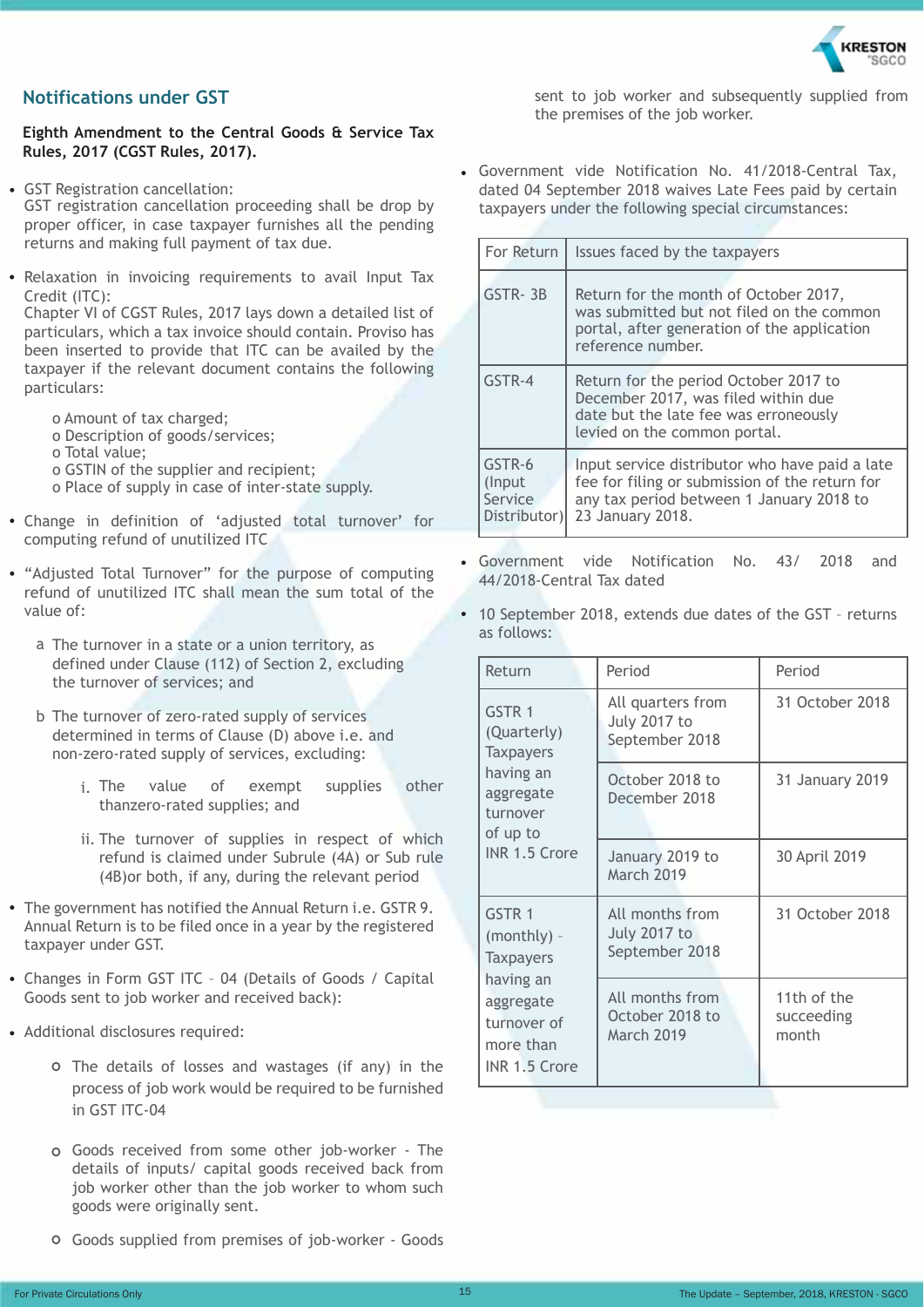## *RESTON*

#### **GST Audit Form Notified:**

- o The government vide Notification No. 49/2018-Central Tax dated 13 September 2018 has notified the reconciliation statement i.e. GSTR-9C.
- GSTR 9C is applicable on every registered person whose aggregate turnover during a financial year exceeds two crore rupees. He shall get his accounts audited as specified under section 35(5) and shall furnish a copy of audited annual accounts and a reconciliation statement, duly certified, in FORM GSTR-9C, electronically.

#### **Tax Deduction at Source (TDS) provisions notified:**

- o The government vide Notification No. 50/2018-Central Tax dated 13 September 2018 has notified 1 October 2018 as the date for bringing into force TDS provisions.
- TDS Provisions requires government departments, local authorities etc. to deduct tax at source at the rate of 2% from payment made or credited to the supplier of taxable goods or services under a contract exceeding INR 2.5 lakh.

#### **Tax Deduction at Source (TDS) provisions notified:**

The government vide Notification No. 51/2018-Central Tax dated 13 September 2018 and 52/2018 -Central Tax dated 20 September 2018 has notified 1 October 2018 as the date for bringing into force TCS provisions and notified e-commerce operators, not being agent, to collect tax at source on supplies made through it by other suppliers at the rate 1%.

#### **Circulars under GST**

#### **Circular No. 57/31/2018-GST dated 4 September 2018**

The principal-agent relationship in the context of entry in Schedule I of CGST Act, 2017:

- Under Schedule I of the CGST Act, 2017 activity of supply of goods between a principal and agent is to be treated as a 'supply' even if it is made without consideration.
- o Now, it has been clarified that the said entry refers only to a situation wherein, the invoice for further supply, i.e. supply from the agent to a third party is being raised by the agent in his name.

#### **Circular No. 59/33/2018-GST dated 4 September 2018**

Refund related issues

O Submission of GSTR-2A:

In case of refund claims concerning accumulated ITC, it has that the claimant should provide a printout of GSTR-2A for the relevant period. Also, it has further that the proper officer should not insist on submission of the invoices that under the said GSTR-2A. For the invoices not visible in GSTR-2A, the claimant is required to submit copies of invoices and statement in the prescribed format.

- o Rejection of refund claim on account of ineligibility: In case of refund claim on account ineligibility of the said credit, the rejected amount would be re-credited in the Electronic Credit Ledger (ECL) of the claimant. Subsequently, a demand notice would to the claimant for recovery of such ineligible ITC.
- o Rejection of refund claim on account of other reasons: In case, refund claim rejected on account of other than eligibility of credit, the rejected amount would be re-credited in the ECL of the claimant, provided that the claimant gives an undertaking that he will not file an appeal against the said rejection order. In case he decides to file, the amount will be re-credited to the ECL when the said appeal finally decided against the claimant.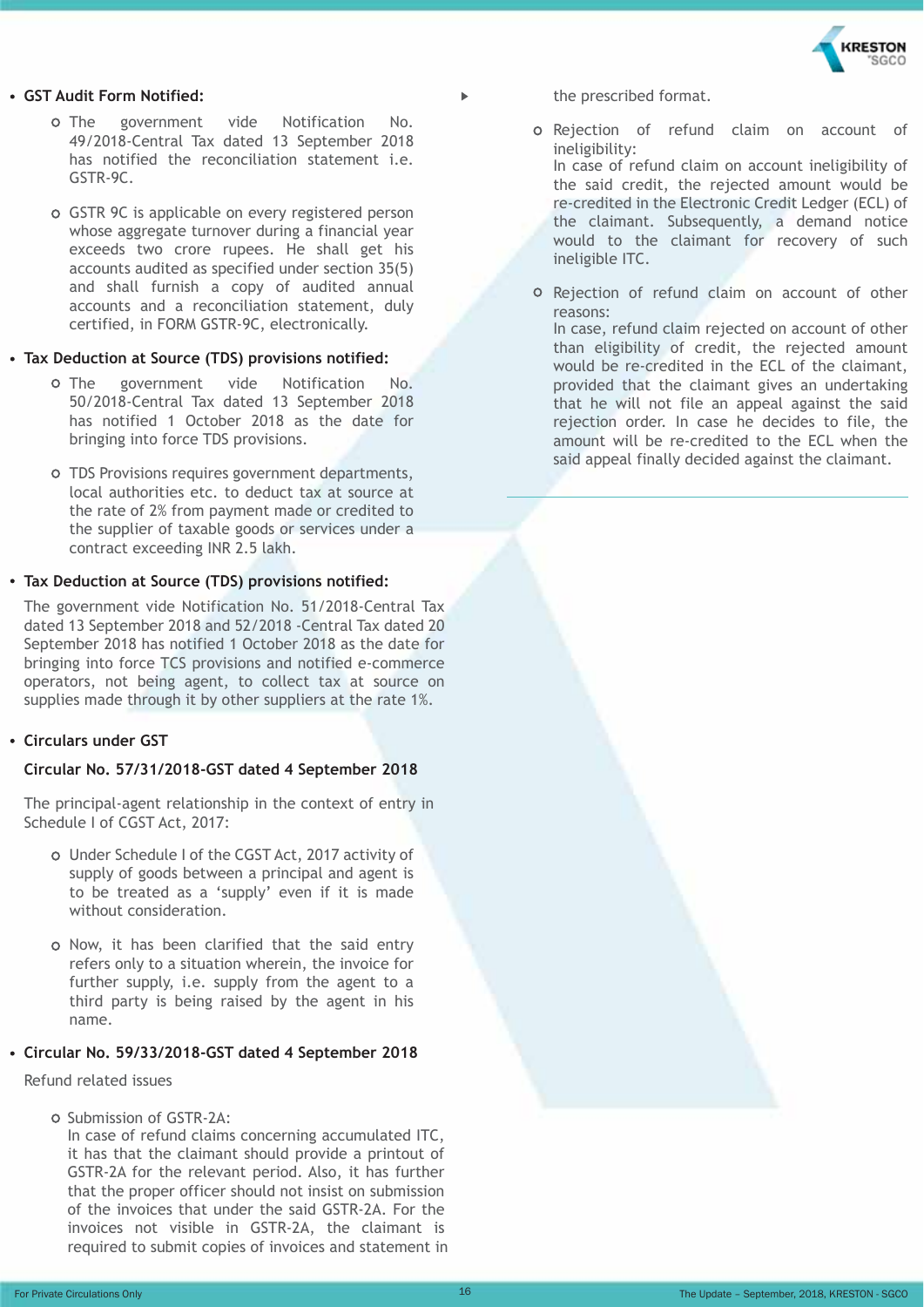## **KRESTON**

#### **Supreme Court Judgement**

#### **Civil Appeal No. 3327 of 2007**

#### **Commissioner of Customs (Import), Mumbai V/s M/s Dilip Kumar and Company & Ors.**

- M/s Dilip Kumar and Company & Ors (taxpayer) imported a consignment of vitamin – E50 powder (feed grade). Relying on the ratio laid down in Sun Export Corporation v CC [1997] 6 SCC 564 (Sun Export), the respondent had claimed the benefit of concessional rate of customs duty of 5 per cent vide notification no. 20/1999 and had classified the product under CH 2309.90 which admittedly pertains to 'prawn feed'. Whereas, the standard rate of customs duty prescribed 30 per cent.
- ▶ In Sun Export (Supra), following judgement was given:
	- o Assuming that there are two views possible, it is well settled that one favorable to the assessee in the matters of taxation has to be preferred.
- $\blacktriangleright$  However, in current case, the benefit of the exemption was denied by the adjudicating authority (AA) to the taxpayer. Department had contended that the goods imported contained chemical ingredients for animal feed and not animal feed/prawn feed as such.
- However, the appellate authority had reversed the order of the AA.
- Aggrieved, the department had filed an appeal and accordingly, the matter was placed before the Bench of two-judges of the Supreme Court.
- ▶ The Bench in its order doubted the ruling of Sun Exports. The gist of the observation made is as under:
	- Exemption notification has to be strictly construed i.e. if the person claiming exemption notification does not fall strictly within the letter of the Notification, he cannot claim notification.

If two views are possible, for matters in connection o with the charging section of a statue, one favorable to the taxpayer has to be preferred.

Sun Export case was not concerned with the charging section of a taxation statute but was concerned with the interpretation of an Exemption Notification.

 $\circ$ 

The matter was thereafter placed before Hon'ble Chief Justice of India to constitute an appropriate Bench to resolve the doubts raised in the order.

- Five Judge Constitution Bench of the Supreme Court (constitution bench) was setup to examine the correctness of the ratio laid down in case of Sun Export Corporation.
- The constitution bench has analysed various Supreme Court decisions and basis the same has overruled the ratio laid down by the three judge bench of Supreme Court in Sun Export case. Supreme Court decision placed following Principles of interpretation:
- Acts and Regulations are either made by the act of Parliament or by Legislature. While forming the Acts/Regulations, words, phrases and principles of interpretation as laid down in the General Clauses Act are kept in view.
- o In case of conflict between the General Clauses Act and the statutory provision, the court must necessarily refer to the intent of the statute. The purpose of interpretation is essentially to know the intention of the legislature.
- o Statutory provision if open to more than one meaning, the Court has to choose the interpretation which represents the intention of the Legislature. When words in a statute are clear, plain and unambiguous and only one meaning can be inferred, the courts are bound to give effect to the said meaning irrespective of the consequences. Hardship or inconvenience caused cannot form a basis to alter the meaning to the language employed by the legislation.
- Where legislature mandates taxing certain persons/objects in certain circumstances, it cannot be expanded/interpreted to include this, which were not intended by the legislature. In a Taxation statue, there is no room for any intendment, regard must be had to the clear meaning of the words and the matter should be governed wholly by the language of the notification. Equity has no place in the interpretation of tax statue.

#### **Accordingly, the Constitution Bench held that:**

- Exemption notification should be interpreted strictly; the burden of proving applicability would be on the taxpayer to show that his case comes within the parameters of the exemption clause or exemption notification.
- o The ratio in Sun Export case is not correct and all the decisions which took a similar view as in Sun Export Case stands over- ruled.
- When there is ambiguity in exemption notification which is subject to strict interpretation, the benefit of such ambiguity cannot be claimed by the subject/taxpayer and it must be interpreted in favour of the revenue.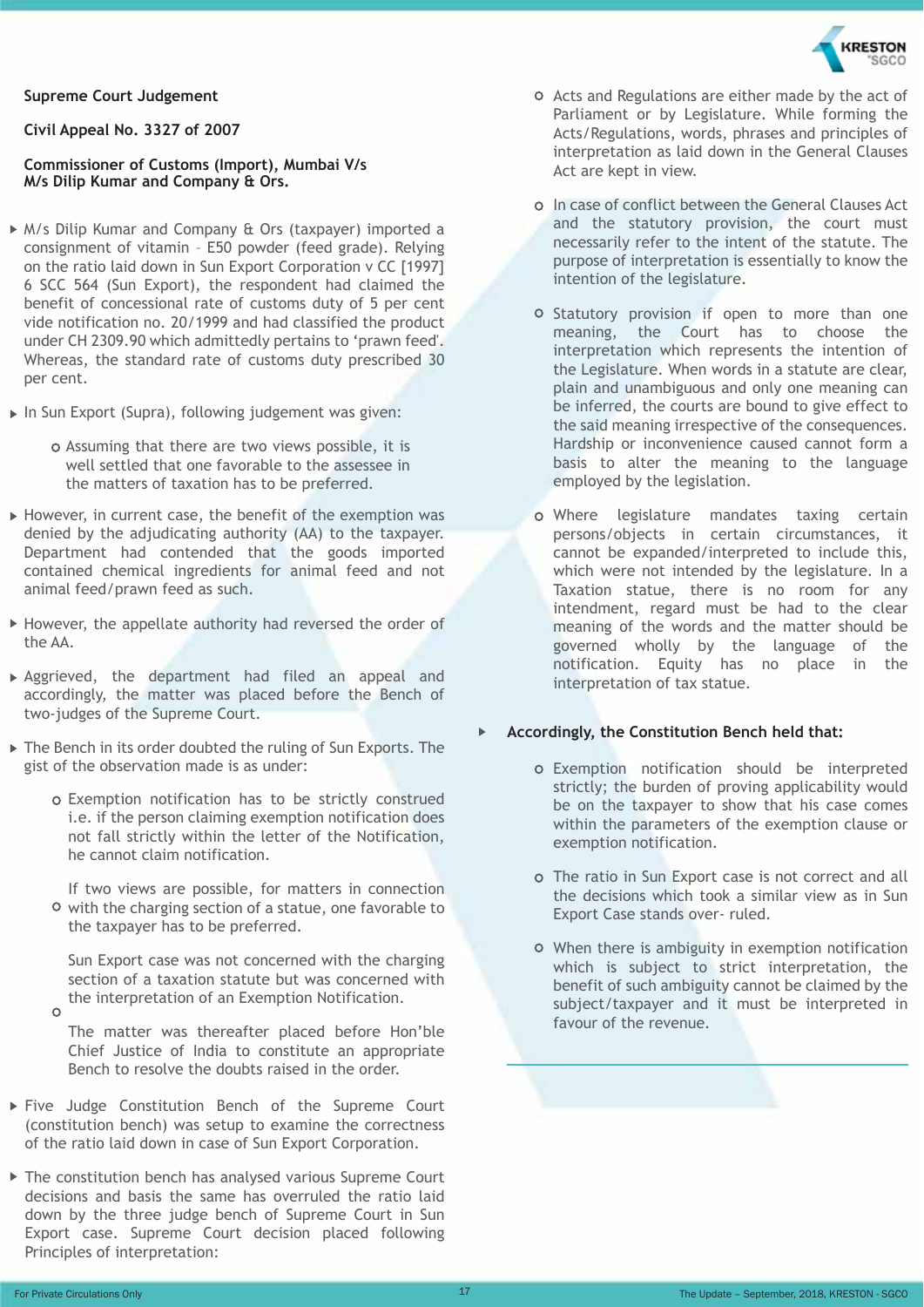

# **WE SUGGEST** YOU BEST

## **SEBI, MCA & RBI/FEMA**

For Private Circulations Only **18** The Update – September, 2018, KRESTON - SGCO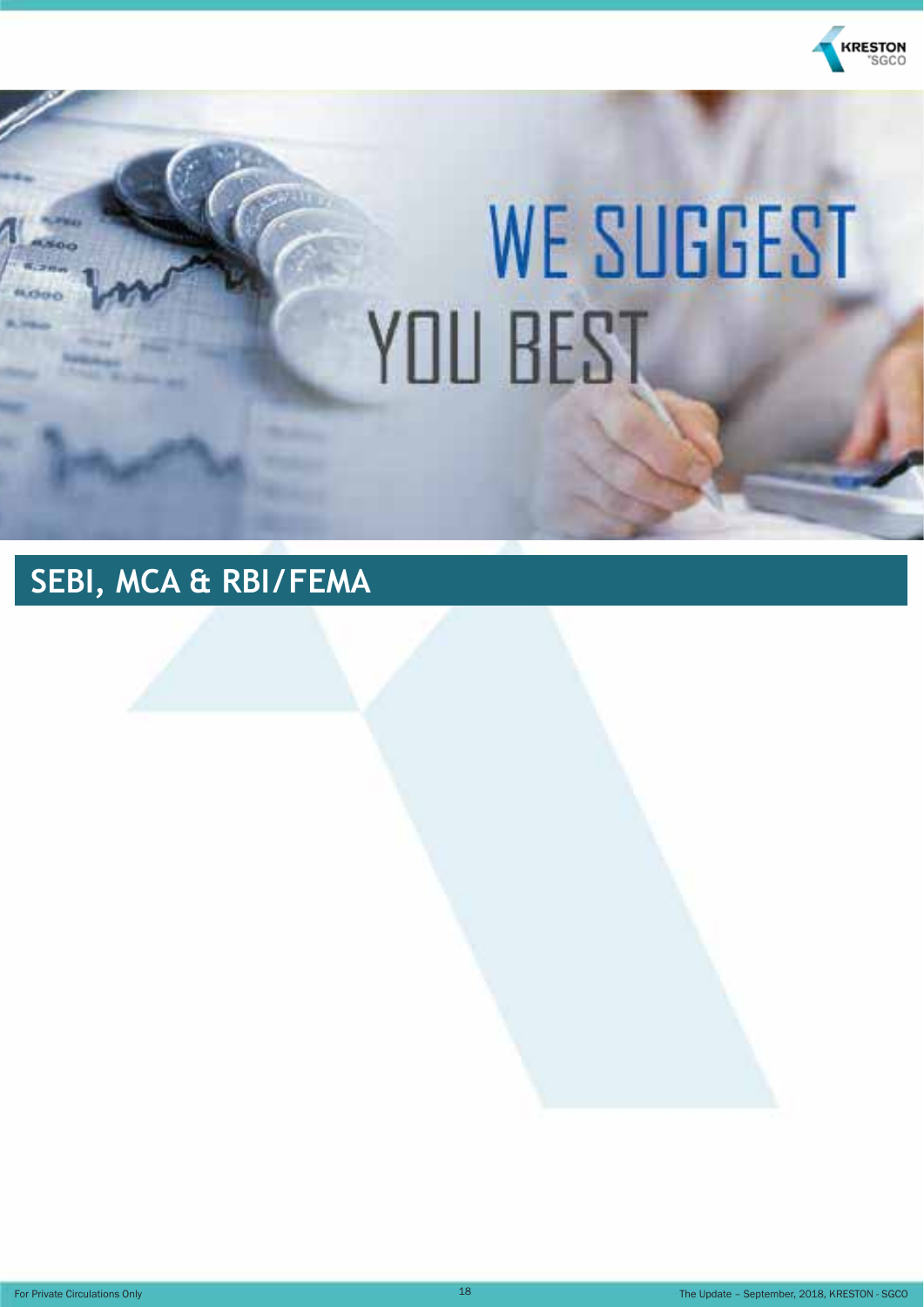

#### **SEBI UPDATES**

#### **AMENDMENT TO SEBI (CREDIT RATING AGENCIES) REGULATIONS, 1999**

- CRA may undertake the rating of financial instruments under the respective guidelines of the financial sector regulators/ authorities as specified in Annexure A
- CRAs may also undertake research activities, incidental to rating, such as research for Economy, Industries and Companies

#### **KNOW YOUR CLIENT REQUIREMENTS FOR FOREIGN PORTFOLIO INVESTORS (FPIS)**

- ▶ Identification and verification of Beneficial Owners For Category II & III FPIs
- ▶ Periodic KYC review
- KYC documentation for Category III FPI
- Exempted documents to be provided during
- $\triangleright$  investigations/ enquiry
- ▶ Data Security
- ▶ Period for Maintenance of Records
- ▶ Timelines for Compliance

#### **APPLICABILITY OF CIRCULARS ISSUED FOR COMMODITY DERIVATIVES MARKETS**

- $\triangleright$  After taking over the regulation of commodity derivatives market, SEBI has issued various circulars applicable to Commodity derivatives exchanges.
- As per the amendments in Securities Contracts (Regulation) (Stock Exchanges and Clearing Corporations) Regulations, 2012 as notified on April 02, 2018 in the Gazette of India, there would be no separate category of 'Commodity Derivatives Exchanges w.e.f. October 1, 2018
- $\triangleright$  Accordingly, it is clarified that all the norms issued for Commodity Derivatives Exchanges till date shall be applicable to Commodity Derivatives Segments of Recognised Stock Exchanges/Recognised Clearing Corporations to the extent applicable.

#### **MCA UPDATES**

#### **RELAXATION OF ADDITIONAL FEES AND EXTENSION OF LAST DATE OF FILING FORM BEN-2 DATED 6 SEPTEMBER,2018**

- $\triangleright$  MCA has extended the time limit for filing the BEN-2 form and has given the relaxation of additional fees
- $\triangleright$  The time limit would be 30 days from the date of deployment of BEN-2 e-form on the MCA-21 portal
- $\triangleright$  No additional fee shall be levied if the same is filed within 30 days from the date of deployment of the said e-form

#### **RELAXATION OF ADDITIONAL FEES AND EXTENSION OF LAST DATE OF FILING FORM BEN-2 DATED 6 SEPTEMBER,2018**

- $\triangleright$  MCA gave clarification in filing FORM BEN-1
- Form BEN-I would be revised
- As such, the due date of 10 September, 2018 for filing BEN-1 declaration would be revised and a revised BEN-l form would be notified shortly
- ▶ Stakeholders are advised to file declaration as per the revised form only and adhere to the time Iines which will be specified therein

#### **COMPANIES (PROSPECTUS AND ALLOTMENT OF SECURITIES) THIRD AMENDMENT RULES 2018**

- This rule shall come into force on the 2nd day of October, 2018
- In the Companies (Prospectus and Allotment of Securities) Rules, 2014, after rule 9, the following rule shall be inserted
- $\blacktriangleright$  Issue of securities in dematerialized form by unlisted public companies
- $\triangleright$  Every unlisted public company shall
	- $\circ$  Issue the securities only in dematerialized form and
	- Facilitate dematerialization of all its existing securities in accordance with provisions of the Depositories Act, 1996 and regulations made there under

#### **COMPANIES (PROSPECTUS AND ALLOTMENT OF SECURITIES) THIRD AMENDMENT RULES 2018**

- ▶ The Central Government hereby makes the following rules further to amend the Companies (Appointment and Remuneration of Managerial Personnel) Rules, 2014, namely
	- $\circ$  In rule 6, (a) for the heading 'application to the Central Government' the heading 'Parameters for consideration of remuneration' shall be substituted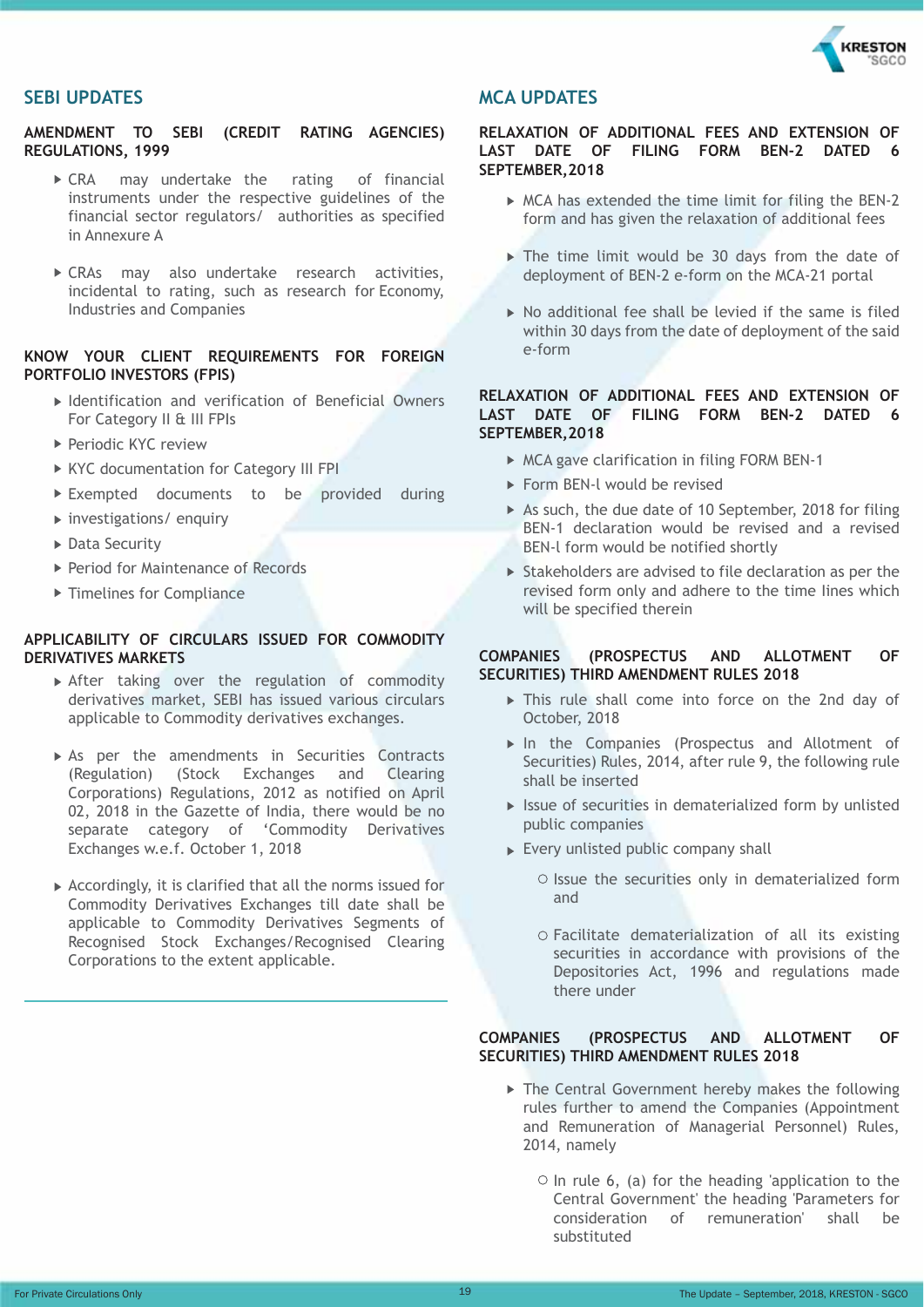

- $\cap$  The words 'Central Government shall be omitted
- $\circ$  In rule 7, sub-rule (2) shall be omitted
- $\circ$  Revised version of Form no.MR-2, shall be substitute

#### **COMPANIES (PROSPECTUS AND ALLOTMENT OF SECURITIES) THIRD AMENDMENT RULES 2018**

- This rule shall come into force on the 2nd day of October, 2018
- In the Companies (Prospectus and Allotment of Securities) Rules, 2014, after rule 9, the following rule shall be inserted
- $\triangleright$  Issue of securities in dematerialized form by unlisted public companies
- ► Every unlisted public company shall
	- $\circ$  Issue the securities only in dematerialized form and
	- $\circ$  Facilitate dematerialization of all its existing securities in accordance with provisions of the Depositories Act, 1996 and regulations made there under

#### **COMPANIES (APPOINTMENT AND REMUNERATION OF MANAGERIAL PERSONNEL) AMENDMENT RULES 2018**

- The Central Government hereby makes the following rules further to amend the Companies (Appointment and Remuneration of Managerial Personnel) Rules, 2014, namely
	- $\circ$  In rule 6, (a) for the heading 'application to the Central Government' the heading 'Parameters for consideration of remuneration' shall be substituted
	- The words 'Central Government shall be omitted
	- $\circ$  In rule 7, sub-rule (2) shall be omitted
	- O Revised version of Form no.MR-2, shall be substitute

#### **AMENDMENT TO SCHEDULE V OF THE CA 2013**

- ▶ The Central Government hereby makes the following amendments to amend Schedule V of the said Act, namely,
	- O In PART I :- APPOINTMENTS
	- $\circ$  para (d) shall be omitted
- ▶ In PART II, under heading" REMUNERATION", in Section II,
- In PART ll, under the heading "REMUNERATION', in Section III,

#### **COMMENCEMENT NOTIFICATION OF THE COMPANIES (AMENDMENT) ACT 2017**

▶ The Central Government hereby appoints the 12th September, 2018 as the date on which the provisions of sections 66 to 70 (both inclusive) of the said Act shall come into force.

#### **LLP AMENDMENT RULES 2018 DATED 18.09.2018**

- This rule shall come into force on the 2nd day of October, 2018
	- Form RUN LLP (Reserve Unique Name Liability Partnership), Form FiLLip( Form for incorporation of Limited Liability Partnership) has been inserted by MCA for incorporation of LLP

#### **COMMENCEMENT NOTIFICATION OF COMPANIES (AMENDMENT) ACT, 2017**

The Central Government hereby appoints the 19TH September 2018, as the date on which the provisions of section 37 of the said Act shall come into force.

#### **COMPANIES (CSR) AMENDMENT RULES, 2018**

- ▶ The Central Government hereby makes the following rules further to amend the Companies (Corporate Social Responsibility Policy) Rules, 2014, namely,
	- $\circ$  The Companies (Corporate Social Responsibility Policy) Amendment Rules, 2018
	- $\circ$  They shall come into force on the date of their publication in the Official Gazette

#### **COMPANIES (APPOINTMENT AND QUALIFICATION OF DIRECTORS) 6TH AMENDMENT RULE,2018**

- ▶ The Central Government hereby makes the following rules further to amend the Companies (Appointment and Qualification of Directors) Rules, 2014, namely
	- $\circ$  In the proviso to rule 12A, for the words and figures "before 15th September, 2018," the words and figures "before 5th October, 2018 " shall be substituted.
	- $\circ$  They shall come into force from the date of their publication in the Official Gazette

#### **COMPANIES (APPOINTMENT AND QUALIFICATION OF DIRECTORS) 6TH AMENDMENT RULE,2018**

- ▶ The Central Government hereby makes the following rules further to amend the Companies (Appointment and Qualification of Directors) Rules, 2014, namely
	- O In the proviso to rule 12A, for the words and figures "before 15th September, 2018," the words and figures "before 5th October, 2018 " shall be substituted.
	- $\circ$  They shall come into force from the date of their publication in the Official Gazette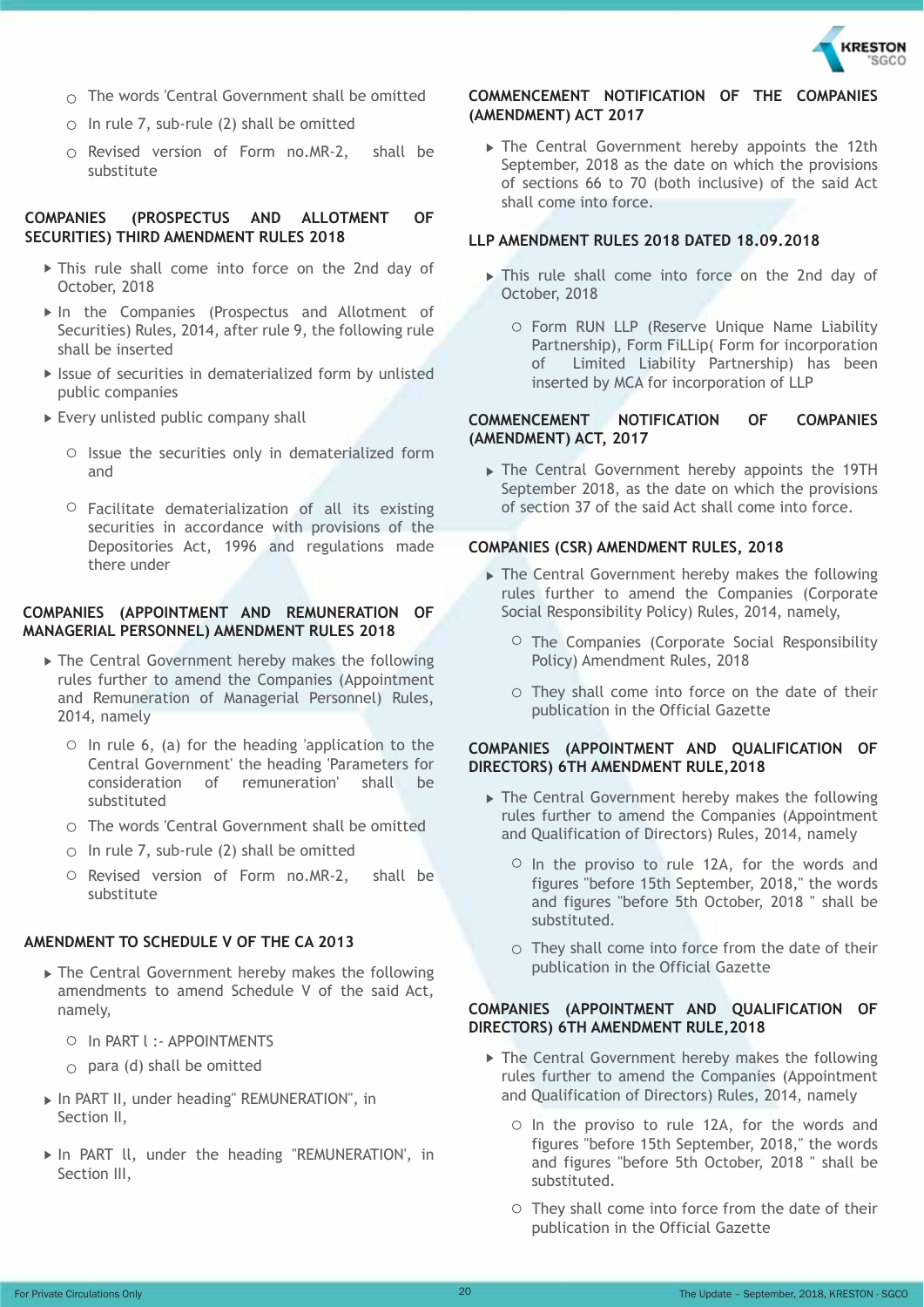

#### **COMPANIES (INDIAN ACCOUNTING STANDARDS) SECOND AMENDMENT RULES,2018**

- The Central Government, in consultation with the National Advisory Committee on Accounting Standards, hereby makes the following rules further to amend the Companies (Indian Accounting Standards) Rules, 2015, namely,
	- Indian Accounting Standard (Ind AS 20)
	- $\circ$  They shall come into force on the date of their publication in the Official Gazette

#### **COMPANIES (INDIAN ACCOUNTING STANDARDS) SECOND AMENDMENT RULES,2018**

- The Central Government, in consultation with the National Advisory Committee on Accounting Standards, hereby makes the following rules further to amend the Companies (Indian Accounting Standards) Rules, 2015, namely,
	- O Indian Accounting Standard (Ind AS 20)
	- $\circ$  They shall come into force on the date of their publication in the Official Gazette

#### **COMPANIES (REGISTRATION OFFICE AND FEES) 5TH AMENDMENT RULES,2018**

- Late fees for DIR-3 KYC during the Financial year (2018-19) from 21.09.2018 to 5.10.2018 shall be Rs.500/-
- Fees of Rs.5000/- shall be payable on or after 06.10.2018

#### **COMPANIES (REGISTERED VALUERS AND VALUATION)THIRD AMENDMENT RULES, 2018**

- These rules may be called the companies (Registered valuers and Valuation) Third Amendment Rules, 2018
	- $\circ$  They shall come into force on the date of their publication in the official Gazette
	- $\circ$  In rule 11, 30th September, 2018" occurring at both the places, the figures, letters and word ,31st January, 2019" shall be substituted
	- $\circ$  In the said rules, in rule 14, in clause (f), for the words one year, the words " two years" shall be substituted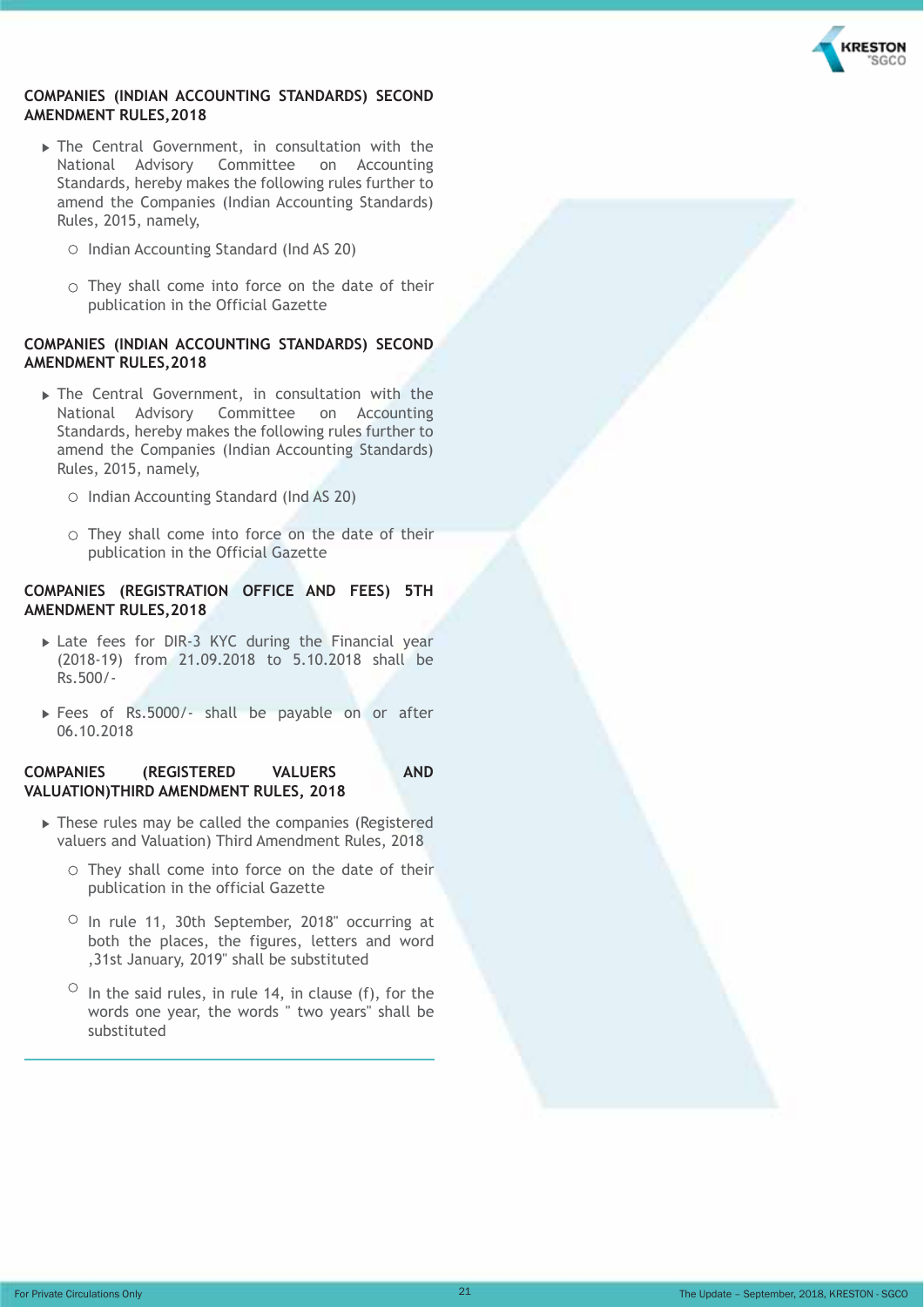

### **Due Dates**

#### **Income Tax Department (ITD) Compliances**

| Sr No.            | <b>Due Date</b> | <b>Form No</b>                     | <b>Description</b>                                                                                                                                                                                                                                                                 |  |
|-------------------|-----------------|------------------------------------|------------------------------------------------------------------------------------------------------------------------------------------------------------------------------------------------------------------------------------------------------------------------------------|--|
|                   |                 | Form 26QB                          | Due date for furnishing of challan-cum-statement in respect of tax<br>deducted u/s. 194-IA for the month of September, 2018                                                                                                                                                        |  |
| 1<br>30, 10, 2018 |                 | Form 26QC                          | Due date for furnishing of challan-cum-statement in respect of tax<br>deducted u/s. 194-IB for the month of September, 2018                                                                                                                                                        |  |
| $\overline{2}$    | 31.10.2018      | <b>ITR</b>                         | Annual return of income for the assessment year 2018-19 for<br>following assessee:<br>(a) corporate-assessee or<br>(b) non-corporate assessee (whose books of account are required to<br>be audited) or<br>(c) working partner of a firm whose accounts are required to be audited |  |
| 3                 | 31.10.2018      | Form 26Q.<br>Form 24Q,<br>Form 27Q | Quarterly statement of TDS deposited for the quarter ending<br>September 30, 2018.                                                                                                                                                                                                 |  |
| $\overline{4}$    | 07.11.2018      | <b>Challan</b><br><b>No.281</b>    | Due date for deposit of Tax deducted/collected for the month of Oct<br>2018                                                                                                                                                                                                        |  |
| 5                 | 14.11.2018      | Form 26QB                          | Due date for deposit of Tax deducted/collected for the month of Oct<br>2018                                                                                                                                                                                                        |  |
|                   |                 | Form 26QC                          | Due date for issue of TDS Certificate for tax deducted u/s, 194-IB in the<br>month of Sept, 2018                                                                                                                                                                                   |  |
| 6                 | 15.11.2018      | Form 16A                           | Quarterly TDS certificate (in respect of tax deducted for payments<br>other than salary) for the quarter ending September 30, 2018                                                                                                                                                 |  |

#### **Indirect Tax Compliances**

| Sr No.         | <b>Due Date</b> | <b>Authority</b>                            | Form No                                   | <b>Description</b>                                             |
|----------------|-----------------|---------------------------------------------|-------------------------------------------|----------------------------------------------------------------|
| $\mathbf{1}$   | 20, 10, 2018    | <b>GST</b>                                  | GSTR-5                                    | (Non-Resident Foreign Taxpayer) Monthly Filling (September 18) |
| $\overline{2}$ | 20, 10, 2018    | <b>GST</b>                                  | GSTR-3B                                   | Summary Return to be filed for the month of September -18      |
| 3              | 20.10.2018      | <b>GST</b>                                  | GSTR-5A                                   | (Non-Resident OIDAR Service Provider) (September 18)           |
| $\overline{4}$ | 21, 10, 2018    | <b>State</b><br>Government<br>(Maharashtra) | <b>VAT</b><br><b>Return</b>               | Dealers not covered under GST (Eg:Alchohol)                    |
| 5              | 21, 10, 2018    | <b>State</b><br>Government<br>(Maharashtra) | <b>VAT</b><br><b>Return</b><br>(Quaterly) | Dealers not covered under GST (Eg:Alchohol)                    |
| 6              | 18.10.2018      | <b>GST</b>                                  | $GSTR - 4$                                | <b>Composition Dealers (July-Sept) 18</b>                      |
| $\overline{7}$ | 31, 10, 2018    | <b>State</b><br>Government<br>(Maharashtra) | <b>IIIB</b>                               | Monthly PTRC Return of Oct 18                                  |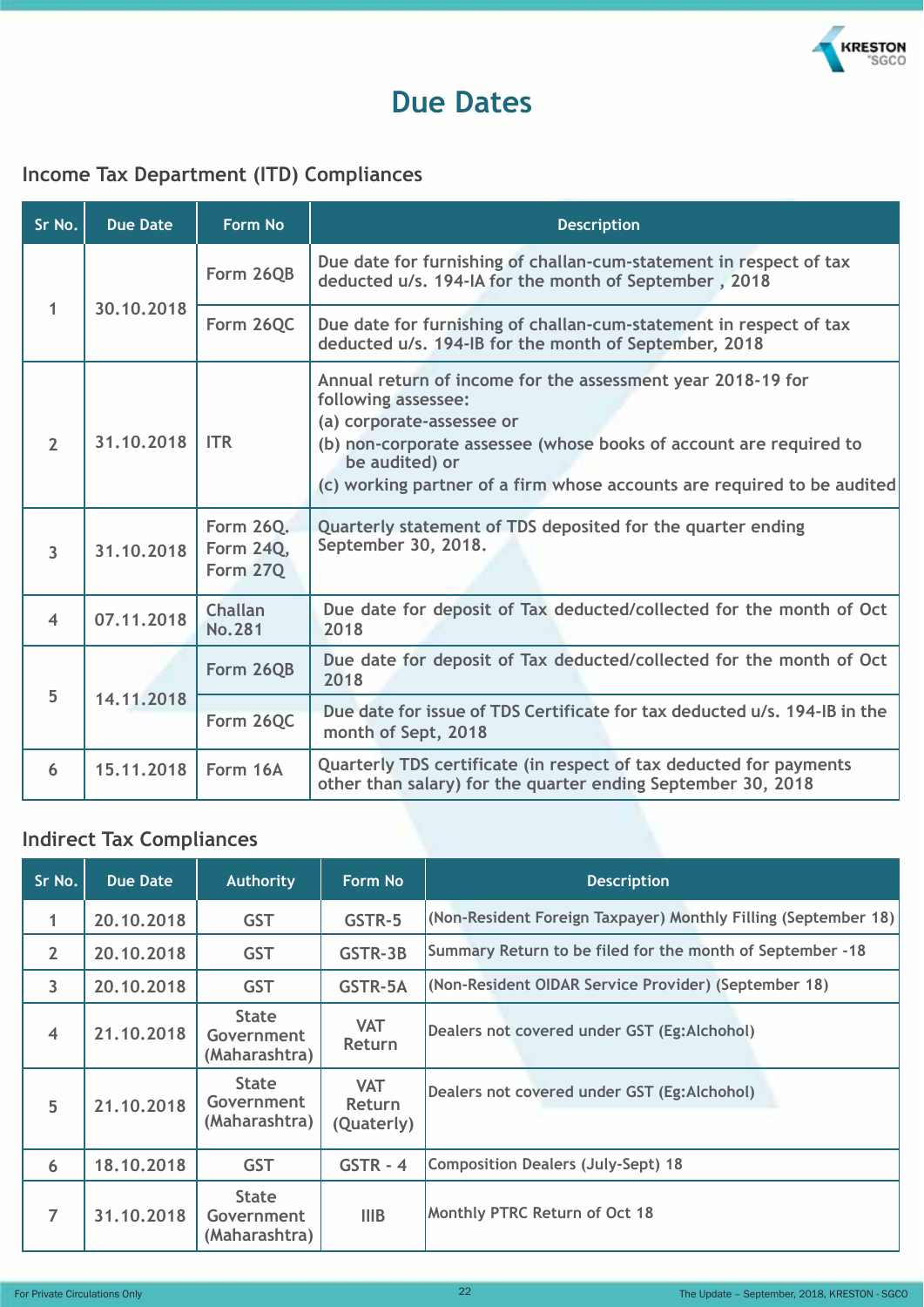

#### **Indirect Tax Compliances**

| Sr No. | Due Date     | <b>Authority</b>     | <b>Form No</b> | <b>Description</b>                                                                                                       |
|--------|--------------|----------------------|----------------|--------------------------------------------------------------------------------------------------------------------------|
| 8      | 30, 10, 2018 | <b>GST</b>           | <b>GSTR-10</b> | <b>Cancellation of Registration</b>                                                                                      |
| 9      | 31, 10, 2018 | <b>GST</b>           | GSTR-1         | Summary of Outward Supplies for the month of Septmber 18 in<br>case of turnover exceeding INR 1.5 Crores                 |
| 10     | 31, 10, 2018 | GSTR-1<br>(Quaterly) | GSTR-5A        | Summary of Outward Supplies for the month of July 18 to<br>September 18 in case of turnover Not exceeding INR 1.5 Crores |
| 11     | 11, 11, 2018 | <b>GST</b>           | GSTR-1         | Summary of Outward Supplies for the month of October 18 in<br>case of turnover exceeding INR 1.5 Crores                  |

#### **ROC Compliances**

| Sr No.         | Due Date                                                                                                            | Form No    | <b>Description</b>                                                                                                |
|----------------|---------------------------------------------------------------------------------------------------------------------|------------|-------------------------------------------------------------------------------------------------------------------|
|                | 30.10.2018                                                                                                          | Form 8     | <b>Statement of Account &amp; Solvency</b>                                                                        |
| 2              | 29.10.2018                                                                                                          | $AOC-4$    | <b>Annual Accounts</b>                                                                                            |
| 3              | Within 30 days from receipt<br>of cost audit report                                                                 | $CRA-4$    | Cost audit report                                                                                                 |
| $\overline{4}$ | within 30 days from date of<br>board meeting or 180 days of<br>the start of financial year,<br>whichever is earlier | <b>GST</b> | Summary of Outward Supplies for the month of<br>October 18 in case of turnover exceeding<br><b>INR 1.5 Crores</b> |